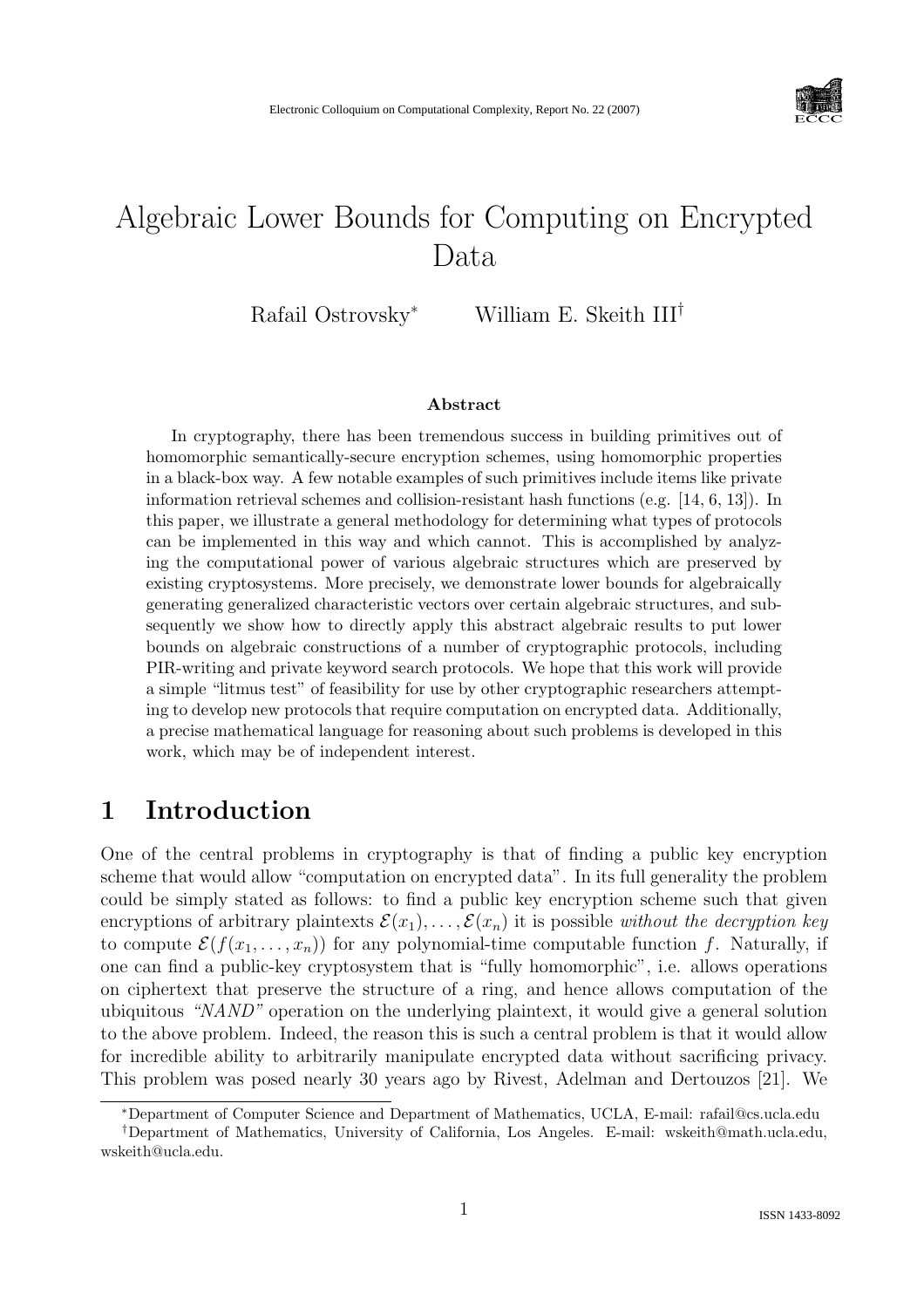do not know if such an encryption scheme exists in its full generality, though various partial answers are known: One partial answer is single-homomorphic encryption: given  $\mathcal{E}(x)$  and  $\mathcal{E}(y)$ , where x and y come from some abelian group, there exist cryptosystems that can compute  $\mathcal{E}(x * y)$ , where  $*$  is the group operation. Examples include ElGamal [9], where the group operation is multiplication, Goldwasser and Micali [10] where the operation is addition modulo 2, and Pallier [20] where the group operation is addition modulo a large composite. Recent progress by Boneh, Goh and Nissim [3] showed that more is possible: they designed a cryptosystem that allows an arbitrary number of additions and a single multiplication (of the underlying plaintext) by manipulating ciphertexts only. Another approach at building fully-homomorphic encryptions was considered by Sander, Young, and Yung [23], but only applied to Boolean operations and doubled the ciphertext size at every step. As a result, one could only perform a few Boolean operations before the ciphertext size became impractical. A partial negative result was given by Boneh and Lipton [4].

Many useful protocols and primitives have been derived from such homomorphic schemes in a "black box" way, essentially just manipulating the homomorphic properties to construct various systems. Prominent examples include single-database private information retrieval (PIR) and collision-resistant hashing (see [14, 6, 13]). In this work, we show a variety of natural tasks that *cannot* be accomplished in this way. More accurately we'll illustrate a single basic task that cannot be algebraically accomplished (with small communication) with various types of algebra (e.g., that of any abelian group). This result will give us a nice criterion or "litmus test" for determining the feasibility of constructing communicationefficient protocols in general, and a very strong result for constructing protocols based on the black box use of homomorphic encryption. Along the way, we'll also develop a mathematical language and technique for reasoning about such questions, which may be of independent interest.

#### 1.1 Our Results

A central element of this paper, from which we will derive a number of results, is an algebraic lower bound for a certain task. The task in question is that of specifying "characteristic vectors" over a group. For a group G, we call a vector  $(v_1, ..., v_n) \in G^n$  "characteristic" for a set  $S \subset [n]$  if  $v_i \neq \mathbf{0}_G$  if and only if  $i \in S$ . We'll show that it is impossible to "algebraically" specify characteristic vectors of singleton subsets of  $[n]$  over any abelian group with communication complexity less than  $\mathcal{O}(n)$ . A formal statement of this idea appears as Theorem 2.3.

This statement holds for all abelian groups. For intuition, one may consider the case of linear algebra, in which the group  $G$  is of prime order, and has a field structure which could be put upon it. It is a relatively simple exercise to prove this very special case of the theorem, just arguing about the degree of vector spaces. However, this technique does not get very far. As the reader will see from Example 2.2, these ideas don't apply to general abelian groups  $G$ , even when they are cyclic. In fact, there is not even a well-defined notion of degree in this setting. A "degree-based" argument could be carried out via free-module analysis, but it will greatly complicate and obfuscate matters, and furthermore it will yield a weaker version of the theorem. Our more abstract approach and more general result will be of utility later on, when we generalize to other structures.

Additionally, we prove a smooth trade-off in communication complexity as the size of S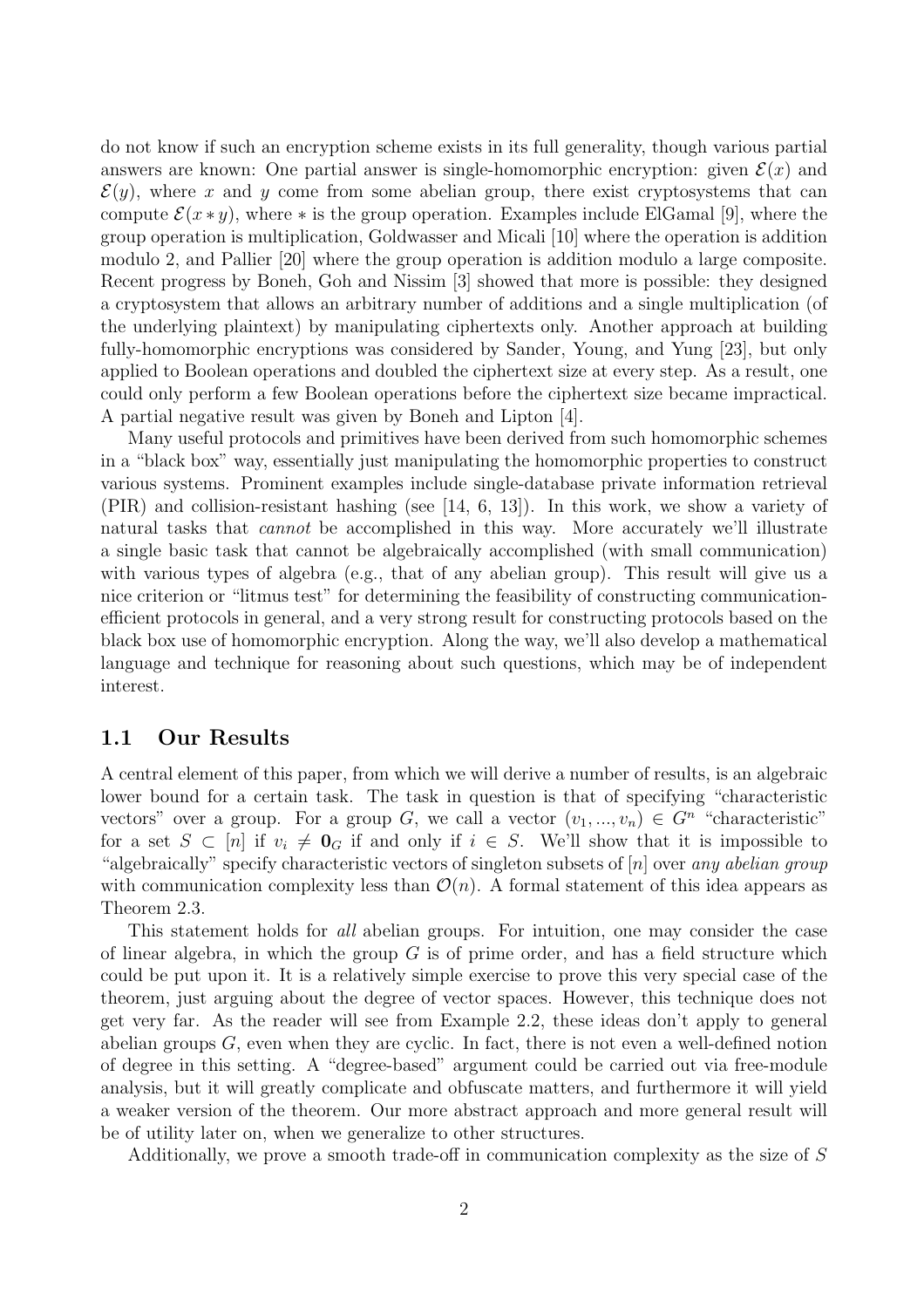(the number of non-identity elements in the characteristic vectors) increases, and as mentioned, we also generalize to other algebraic structures, which contain virtually all such that are preserved by known homomorphic encryption schemes. In particular, we prove results for *any abelian group* as well as results for arbitrary rings, in a setting restricted to polynomials of total degree t. (Note that the cryptosystem of Boneh, Goh, and Nissim  $[3]$  gives an example of such an algebraic structure for the special case of  $t = 2$ , where polynomials of total degree 2 are the most general items that one has the ability to compute on encrypted data.) Finally, we'll show a number of natural cryptographic protocols that would imply the functionality of generating characteristic vectors, and hence derive algebraic lower bounds for the communication involved in these protocols as well.

As one will see after an examination of our algebraic results, they are in fact quite general. Since the results for abelian groups apply to all affine maps, this rules out many possibilities which do not necessarily come from group formulas. (For example, arbitrary endomorphisms may now be included in the class of "formulas" even though there is no way to compute all endomorphisms via an abelian group formula.) In particular, even if one changes their representation of data to be not just one group element, but many, and furthermore manipulates each of these elements independently, our results will still apply (this is a simple consequence of Corollary 2.11).

We also note that a general language for formally discussing these ideas is presented here, using category-theoretic ideas. This helps unify our discussion, and make formal definitions possible at the right level of abstraction (since as mentioned, a number of different algebraic structures are addressed here). As a final note, using this language we demonstrate that with any simple *non-abelian* group structure one *can* compute all finite functions via group formulas (thus, the existence of any cryptosystem homomorphic over a simple non-abelian group implies a fully-homomorphic encryption). This work can be found in the later sections, and somewhat generalizes that of [1] and [17], however it is essentially a different, and constructive version of [25] and may be of independent interest.

#### 1.2 Related Work

The lower bounds that we consider are most closely related to computational lower bounds on number theoretic problems when algorithms are restricted only to underlying group operations. For example, Boneh and Lipton [4] examine the computational difficulty breaking any algebraically homomorphic (over a field) cryptosystem. In contrast, our lower bounds are on communication complexity and apply to a wide variety of algebraic structures. Other related works are that of Shoup [24] and Maurer and Wolf [16], which consider computational difficulty of the discrete logarithm problem, and other number-theoretic problems in cyclic groups, provided that the algorithms do not exploit any specific properties of the representation of group elements.

Our lower bounds are geared towards communication complexity and program size, rather than computational complexity, but similar to these works, we focus only on algorithms that utilize nothing other than the underlying algebraic structures. However, we consider a far greater variety of structures in our work (including arbitrary abelian groups and bounded degree polynomials over rings).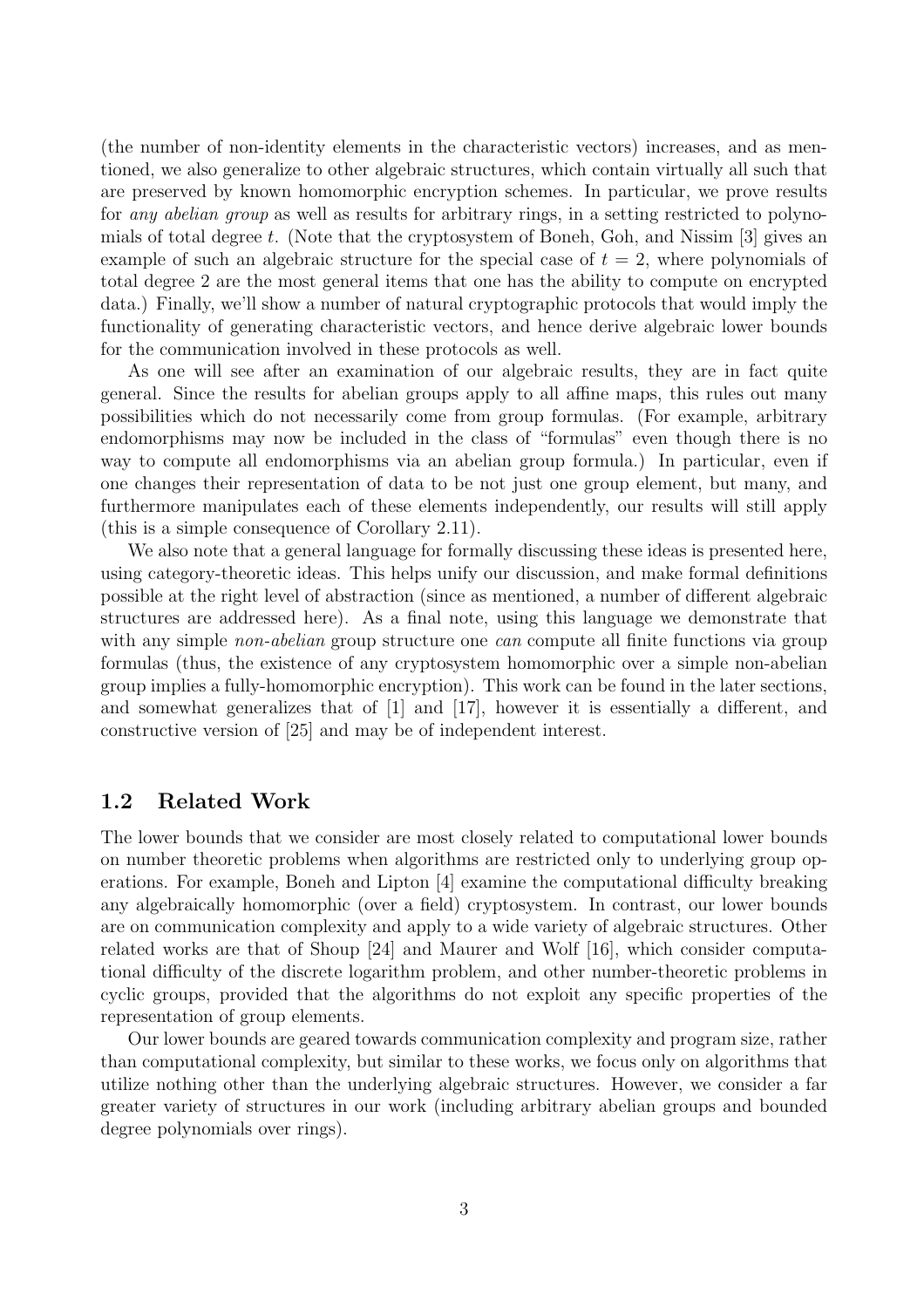### 1.3 Overview, Motivation and Intuition

Often times, novel cryptographic protocols are developed using homomorphic encryption as building block (and often it is the only necessary ingredient). Many basic protocols can be constructed in this way, for example, private information retrieval, oblivious transfer, and collision-resistant hashing, to name a few. Indeed, such methods have accomplished much in the past, and continue to prove themselves as fruitful techniques. However, the types of algebraic structures available in homomorphic encryption are quite limited. Not much beyond the structure of an abelian group can be preserved under an encryption scheme. Quite clearly, abelian groups have limited computing power. If one simply examines the number of distinct m-variable "formulas" in a finite abelian group  $G$  of order k in comparison to the number of G-valued functions (as set maps) that depend on  $m$  variables, one can't help but notice a great discrepancy in cardinality (the fraction is in fact negligible as the number of variables increases). So indeed, there is much that cannot be computed using only abelian group formulas. But what are these functions? Furthermore, in what sense can they not be computed?

As mentioned before, there have been many protocols of great utility derived from homomorphic encryption over abelian groups (e.g.  $[14, 6, 13]$ ). However, as the authors believe, for every such useful protocol in the literature, there are many dead ends, lying at the bottom of stacks of paper upon researchers' desks. But until now, there has not been much formal proof that these dead ends are actually just that. This work provides some basic proofs of lower bounds for a few very straightforward protocols, based on these algebraic assumptions. But more importantly, it develops techniques and methods for reasoning about such tasks, which hopefully will be of use to many other researchers, in the context of many other protocols.

### 1.4 Summary and Techniques

To summarize, we present here a formal study of what can be computed solely using the operations of various algebraic structures (although certain results hold under weaker assumptions). The structures primarily studied are a superset of the structures that (to date) can be preserved with a homomorphic encryption scheme. Hence, in terms of generic algebraic methods, the lower bounds shown here serve as practical lower bounds for such techniques. We prove results for the entirety of abelian groups, and also for rings, in a setting that uses polynomials of some bounded total degree as formulas. (See the cryptosystem of [3] for motivation of this idea.)

Given the large cardinality discrepancy mentioned above with respect to abelian group algebraic formulas, it is not surprising that various protocols cannot be algebraically implemented in such a way. However, it may be quite surprising that such simple and natural protocols cannot be implemented, and also that the techniques used to prove such statements are in fact rather elementary. Basically, what is shown is that all "formulas" over abelian groups correspond to "affine" group maps, which as we will show have a fair amount of structure. These "affine" group maps are then analyzed over general modules over a finite ring  $R$ , and a basic result regarding characteristic vectors over a group follows from the analysis. This result is quite strong from an algebraic point of view, since it was proved for arbitrary affine maps, not all of which come from formulas over a group. However, every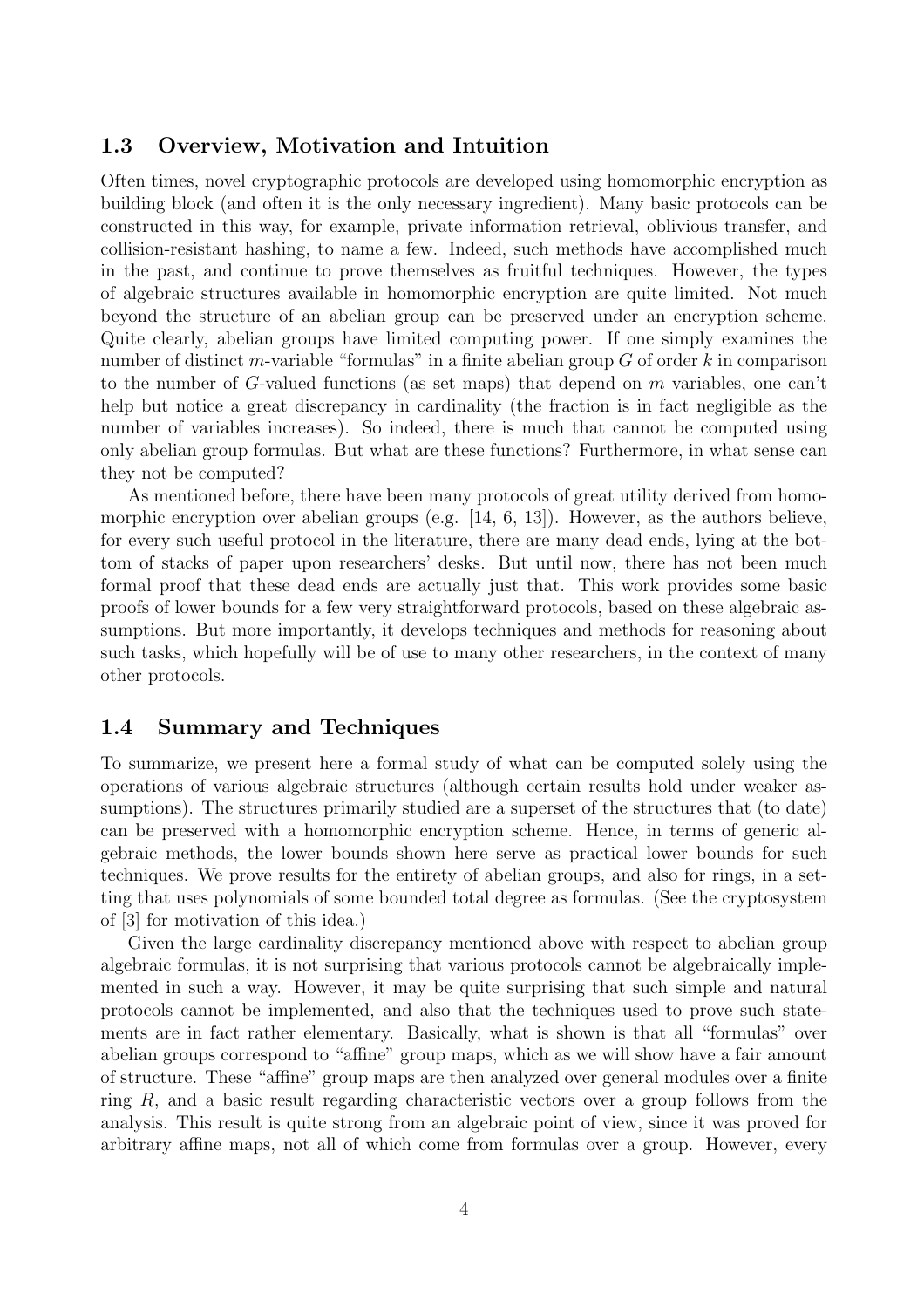(abelian) group formula does come from an affine map. With this abstract formulation and proof, it will then be relatively easy to extend the result to other more general structures, such as polynomials of bounded total degree over a ring.

To even begin a mathematical discussion on this subject, a formulation of the idea of "algebraic formula" is needed, and accordingly, we have provided a thorough formalization in this work using the language of category theory. This study is actually somewhat extensive, with numerous examples provided, and as such has been placed near the final sections of the paper. This material may be interesting in its own right, but it is not the focus of this work. It is merely a tool for understanding, formalizing, and for properly stating the definitions we use here. Formalizations of the idea of computing with algebra are given there as well.

# 2 Preliminaries and Basic Results

#### 2.1 Notations

For a brief index of mathematical notations we use, see Section 5. Most notations are standard, and most algebraic notations are consistent with [12].

#### 2.2 Generating Encryptions of Characteristic Vectors: Motivation

This example provides a simple description of a protocol that can't be non-trivially implemented with abelian group algebra. Later, we'll show a variety of problems (usually related to PIR or PIR-writing) which would imply a protocol like this. Hence, these too cannot be implemented with abelian group algebra.

We could, at this point, formalize a cryptographic protocol about generating characteristictype vectors over a group, but it may be convenient to postpone such a definition and instead get right to the main point, which is algebra. So, we will explain in simple terms the algebraic task we are trying to accomplish. Consider the following problem:

Let  $n, m \in \mathbb{Z}^+$ , and let G be an abelian group. Define the following elements  $v_i \in G^n$ :

$$
v_i = (\mathbf{0}_{G}, ..., \mathbf{0}_{G}, x_i, \mathbf{0}_{G}, ..., \mathbf{0}_{G})
$$

where  $x_i \neq \mathbf{0}_G$  appears in the *i*-th position.<sup>1</sup> Let  $\{\mathfrak{m}_i\}_{i=1}^n \subset G^m$  and let f be an arbitrary affine group map in m variables from  $G^m \longrightarrow G^n$ , i.e.,  $f = f_m + c$  where  $f_m : G^m \longrightarrow G^n$ is linear and  $c \in G^n$ . Note that these affine maps can express all possible abelian group formulas on a set of variables (see Definition 4.2). The question is

Question 2.1 (Informal) If  $f(\mathfrak{m}_i) = v_i$  for all  $i \in [n]$ , what can be said about  $|G^m|^2$ . In particular, how small can it be?

We will soon answer this question in a variety of contexts, but first we'll give an example to help motivate the non-triviality of the question and our lower bound. The phrasing used regarding the size estimation was deliberate: we don't isolate or bound m alone, because we cannot bound  $m$  in a non-trivial way. It is in fact possible to accomplish the above result

<sup>&</sup>lt;sup>1</sup>We give x an index i simply to show that it need not be uniform across all vectors.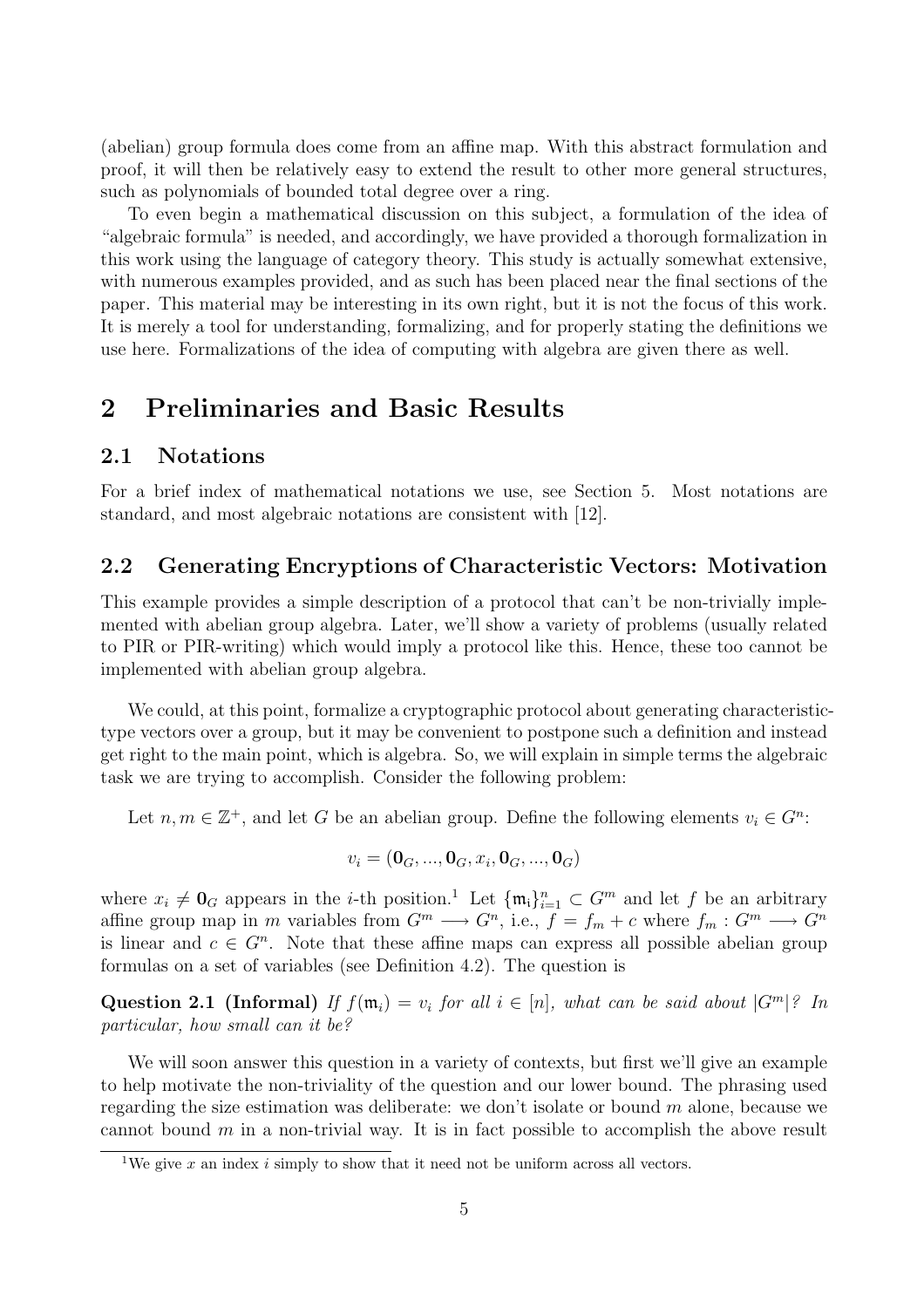with  $m = 1$ , even for a cyclic group. However, as we'll show in our lower bound, this comes at the cost of increasing the size of G.

**Example 2.2** Let  $n \in \mathbb{Z}^+$ , and let  $N = \prod_{i=1}^n p_i$ , where  $p_i$  is the *i*-th prime number. Define  $G = \mathbb{Z}_N$ . Define integers  $\{z_i\}_{i=1}^n$  as follows:

$$
z_i = \prod_{j \neq i} p_j
$$

Then, since all the primes were distinct, it is easy to verify that

$$
(z_i z_j \neq 0 \text{ mod } N) \iff (i = j)
$$

So, we could define a linear function  $f = (f_1, ..., f_n)$  from  $G \longrightarrow G^n$  by  $f_i(x) = z_i \cdot x$ , and we would have  $f(z_i) = v_i$ , for some elements  $v_i \in G^n$  which fit the above description of a complete set of characteristic vectors.

However, in the preceding example, notice that  $n$  different primes had to divide the order of G. Hence,  $|G| > 2^n$  is of exponential size in n. We will show that even using affine maps, this is always the case: to generate n orthogonal-type characteristic vectors with  $m$  group elements always requires a group G such that  $G<sup>m</sup>$  has exponential size in n, although the statement we prove has a more abstract setting.

#### 2.3 A Basic Algebraic Result

Here, we will make precise the relationship regarding  $n$  and the size of an abelian group that can algebraically generate a complete set of n characteristic vectors over an abelian group G.

**Theorem 2.3** Let  $n \in \mathbb{Z}^+$  and let  $G, A$  be abelian groups. Let  $V = \{v_i\}_{i=1}^n \subset G^n$  be any collection of elements so that the j-th position of  $v_i$  is  $\mathbf{0}_G$  if and only if  $i \neq j$ . Then if  $F = f + c$  is an affine map from  $A \longrightarrow G^n$  such that  $V \subset F(A)$  then we have  $log(|A|) \in \Omega(n)$ . More specifically, if  $A \subset G^m$ , we have that

$$
\log(|G|) \ge \frac{n}{m+1}
$$

We'll break the majority of the proof into a lemma and a few simple observations. To begin, we'll prove the following lemma which will help us analyze affine maps and translated characteristic vectors.

**Lemma 2.4** Let  $R$  be a finite ring with identity, and let  $M$  be a (unitary)  $R$ -module. Let  $\Omega = {\{\omega_i\}}_{i=1}^k \subset M$  be a finite collection of elements. Let  $\Omega' = {\{\omega_i + c\}}_{i=1}^k$  for some fixed element  $c \in M$ . Then  $\langle \Omega' \rangle$ , the module generated by  $\Omega'$ , increases in size by at most a factor of |R| over the size of  $\langle \Omega \rangle$ . I.e.,

$$
\frac{|\langle \Omega' \rangle|}{|\langle \Omega \rangle|} \le |R|
$$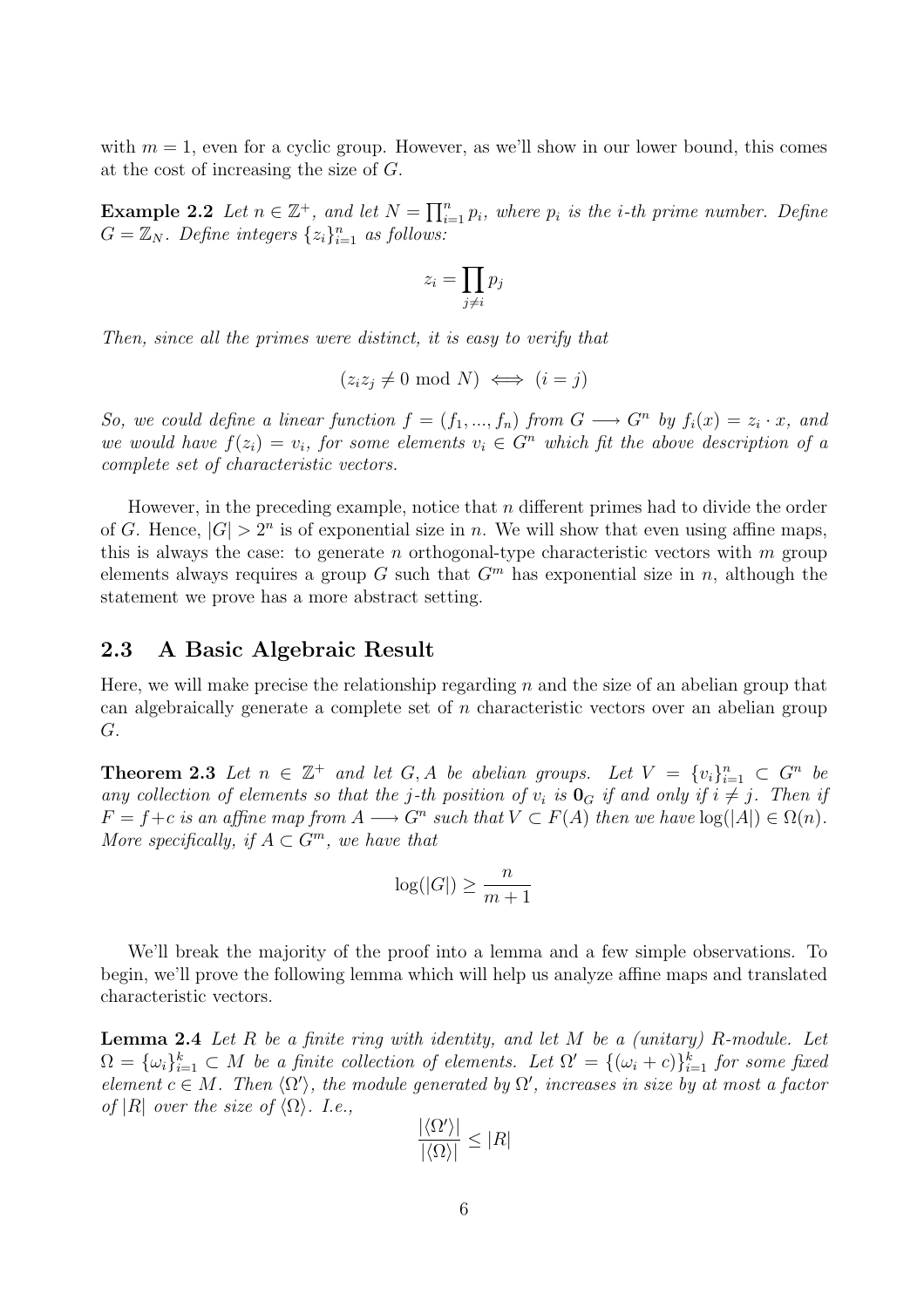**Proof:** Recall that for any submodules A, B of a module there is always a surjection  $A \oplus B \longrightarrow A + B$  since  $A \oplus B$  is a coproduct and  $A + B$  is generated by  $A \cup B$ . Hence  $|\langle \Omega \rangle + Rc| \leq |\langle \Omega \rangle \oplus Rc| \leq |\langle \Omega \rangle| |R|$ . Since clearly  $\langle \Omega' \rangle \subset \langle \Omega \rangle + Rc$  as M is unitary over R, this in fact completes the proof.  $\blacksquare$ 

In light of Lemma 2.4, we need only to analyze "un-translated" characteristic-type vectors. If they generate a large module, then so will the translated vectors. It is quite clear any such module generated by elements like those in  $V$  will be exponential in size, however to be complete, we provide a formal proof.

**Observation 2.5** Let G be a finite abelian group. Let  $n \in \mathbb{Z}^+$ . Define elements  $v_i \in G^n$  by  $v_{ij} = \delta_{ij} \cdot \alpha_i$  for some  $\alpha_i \neq 0 \in G$ , and  $\delta_{ij} \in \mathbb{Z}$  with  $\delta_{ii} = 1$  for all i and  $\delta_{ij} = 0$  for  $i \neq j$ . Let  $H = \langle \{v_i\}_{i=1}^n \rangle$ , the subgroup of  $G^n$  generated by the  $v_i$ . Then  $|H| \geq 2^n$ .

**Proof:** Note that  $H \simeq \bigoplus_{i=1}^n \langle v_i \rangle$  since clearly  $\langle v_i \rangle \cap \langle v_j \rangle = \{0\}$  for all  $i \neq j$ , and since by definition H is generated by the  $v_i$ . Also, for all  $i \in [n]$  we have that  $|\langle v_i \rangle| \geq 2$  since  $\alpha_i \neq 0$ which completes the proof.  $\blacksquare$ 

We'll also make use of a few very elementary observations from group theory.

**Observation 2.6** Let G be an abelian group and let  $a, b \in G$  with  $x = \text{ord}(a), y = \text{ord}(b)$ . Then  $\mathrm{ord}(ab) \mid \mathrm{lcm}(x,y)$ .

**Observation 2.7** Let G, H be groups, and let  $f: G \longrightarrow H$  be a homomorphism. Then for all  $q \in G$ , we have that  $\text{ord}(f(q)) \mid \text{ord}(q)$ .

**Observation 2.8** Let G be a group, and let  $(a, b) \in G \times G$ . Then  $ord((a, b)) = lcm(ord(a), ord(b))$ .

**Observation 2.9** Let G be an abelian group, and suppose that there exists  $N \in \mathbb{Z}^+$  such that  $N \cdot g = \mathbf{0}_G$  for all  $g \in G$ , where  $\cdot$  denotes  $\mathbb{Z}$ -module action. Then, G is a  $\mathbb{Z}_N$ -module, where the action is inherited from that of  $\mathbb{Z}$ .

We are now ready to complete the proof of Theorem 2.3.

**Proof:** (Theorem 2.3) Recall that  $F = f + c$  was an affine map. By assumption, we have that  $V \subset F(A)$ , and so, by Observation 2.5 we have that  $|\langle F(A) \rangle| \ge |\langle V \rangle| \ge 2^n$ .

Next, consider the elements  $c \in G^n$  and the  $v_i \in G^n$ . Note that  $(v_i - c) \in f(A)$  by assumption. Now let's examine the order of these elements. Define  $V' = \{v_i - c\}_{i \in [n]}$ . By Observation 2.7, we know that all of the  $v_i - c$  have order that divides |A|, since they are images of elements of A under a homomorphism. But then, by Observation 2.8, we can see that if  $c = (c_1, ..., c_n)$ , then all of the  $c_i$  must have order that divides |A| as well, or else the order of at least one of the  $(v_i - c)$  would have order not dividing |A|. Hence c has order dividing |A|. Now, by Observation 2.6, we have that the  $v_i$  also have order dividing |A|. Therefore by Observation 2.9,  $\langle V \rangle$  is in fact a  $\mathbb{Z}_{|A|}$ -module, as of course is  $\langle V' \rangle$  since it is in fact the image of some submodule of  $A$  (possibly all of  $A$ ) under a homomorphism. Then, by Lemma 2.4 (with  $\langle V \cup V' \rangle$  playing the role of M, if you'd like) we have that

$$
\frac{2^n}{|\langle V'\rangle|} \le |\mathbb{Z}_{|A|}| = |A|
$$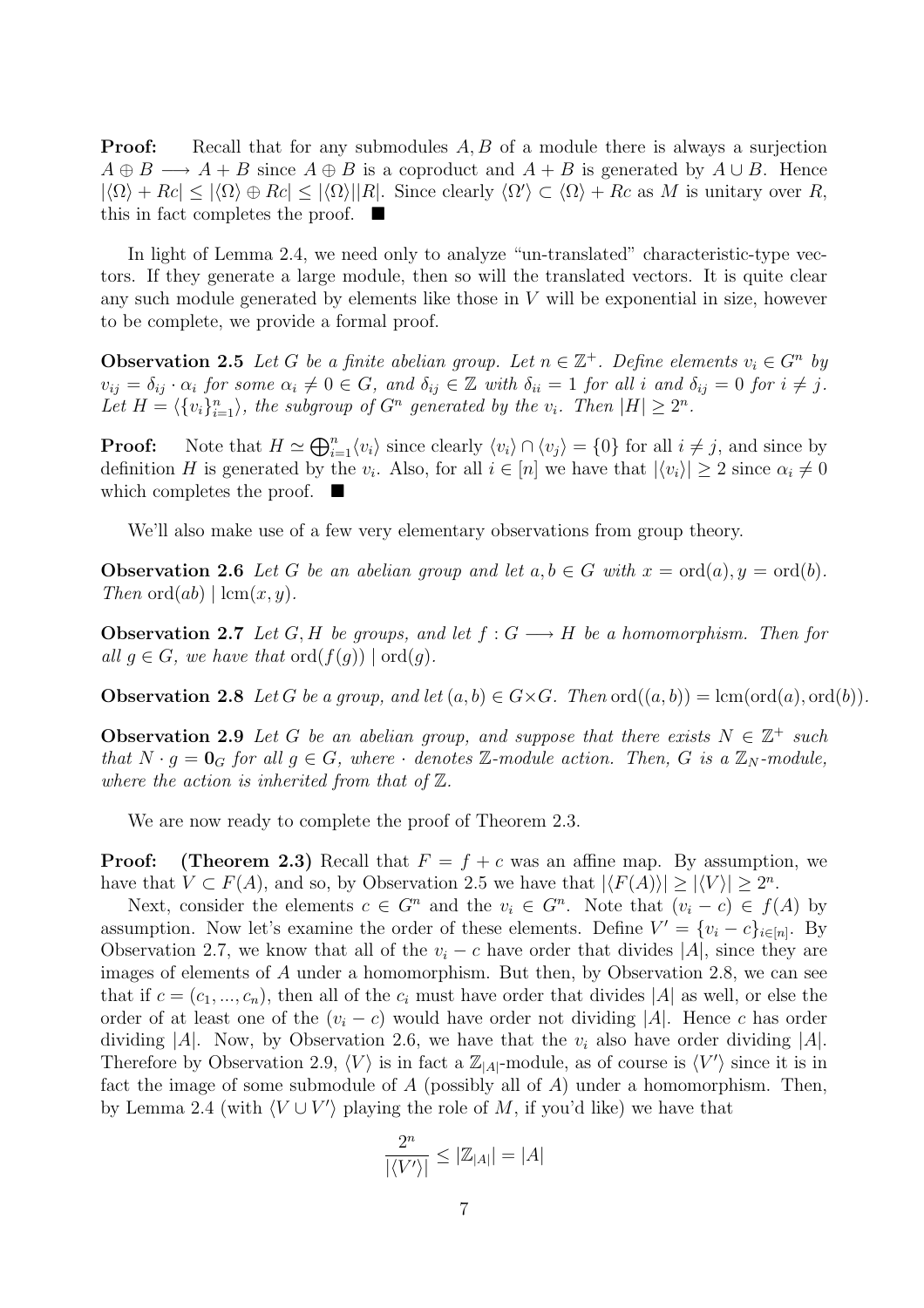and hence

$$
2^n\leq |\langle V'\rangle||A|\leq |A|^2
$$

so that  $|A| \ge 2^{n/2}$ , and  $log(|A|) \in \Omega(n)$  as desired.

More specifically, if  $A \subset G^m$ , then all objects involved are  $\mathbb{Z}_{|G|}$ -modules, and hence

$$
\frac{2^n}{|G|} \le |f(A)| \le |G^m|
$$

So that  $|G|^{m+1} \ge 2^n$  and hence  $\log(|G|) \ge \frac{n}{m+1}$ .

### 2.4 Functions that Change Multiple Values

We can also generalize this algebraic result to include other types of vectors, where  $F(\mathfrak{m}_i)$ has the *i*-th component non-identity, but possibly some other number of positions are nonidentity elements as well. If the function  $F$  has the ability to change arbitrary subsets of  $c$ elements for a constant  $c$ , then our original results clearly apply, as you could re-organize  $G^n$  as a product  $G^c \times \cdots \times G^c$  with  $n/c$  components. (Without loss of generality, we assume  $c|n$ .) However, the bounds still apply for less powerful classes of functions. We will show that any function that produces vectors with  $c(n)$  or fewer non-identity positions at a time has communication complexity  $\Omega(n/c(n))$ , provided only that it is complete- i.e., for every position, it has the ability to produce a vector that is non-identity in that position. Here,  $c(n)$  is any positive function of n, and note also that the number of non-identity positions per  $m_i$  need not be uniform- we only ask that it is bounded by  $c(n)$ . We'll prove this by showing that we can always re-organize  $G<sup>n</sup>$  into a product of larger components (of size  $c(n)$  so that the original function F produces orthogonal characteristic-type vectors in the original sense, only over  $(G^{c(n)})^{n/c(n)}$ . Then, the proof follows immediately from the original result. Consider the following lemma.

**Lemma 2.10** Let  $c \in \mathbb{Z}^+$ . Let  $\{S_k\}_{k \in \Gamma}$  be a collection of sets such that  $S_k \subseteq [n]$ ,  $|S_k| \leq c$ for all  $k \in [n]$  and such that the  $\{S_k\}$  form a cover of  $[n]$ , i.e.,  $\bigcup_{k \in \Gamma} S_k = [n]$ . Then there exists  $X \subseteq [n]$  and a sub-collection of sets  $\{S_{k_j}\}_{k_j \in \Lambda \subseteq \Gamma}$  such that  $S_{k_j} \cap S_{k_{j'}} \cap X = \emptyset$  whenever  $j \neq j'$  yet  $S_{k_j} \cap X \neq \emptyset$  for at least  $\lceil n/c \rceil$  of the sets  $S_{k_j}$ .

**Proof:** Suppose  $\{S_k\}_{k\in\Gamma}$  is such a cover of [n]. In this finite case, it is clear that every cover has a minimal sub-cover, i.e., a collection  $\{S_{k_j}\}_{j=1}^m$  that still covers  $[n]$  such that for any other sub-cover  $\{S_{k'_j}\}_{j=1}^{m'}$  we have that  $m \leq m'$ . <sup>2</sup> Let  $\{S_{k_j}\}_{j=1}^m$  be a minimal sub-cover. For this sub-cover, define for every  $i \in [n]$ 

$$
N_i = |\{S_{k_j} \mid i \in S_{k_j}\}|
$$

Note that  $N_i > 0$  for all i since the  $\{S_{k_j}\}\$ form a cover of  $[n]$ . Define  $X \subset [n]$  as follows:

$$
X = [n] \setminus \{i \mid N_i > 1\}
$$

Now clearly, X has the property that  $S_{k_j} \cap S_{k_{j'}} \cap X = \varnothing$  whenever  $j \neq j'$ , but it is also true that  $S_{k_j} \cap X \neq \emptyset$  for every  $j \in [m]$ . To see this, suppose that for some  $j \in [m]$  we have

<sup>&</sup>lt;sup>2</sup>Clearly  $m < \infty$  since  $\mathcal{P}([n])$  is finite, so there is no loss of generality.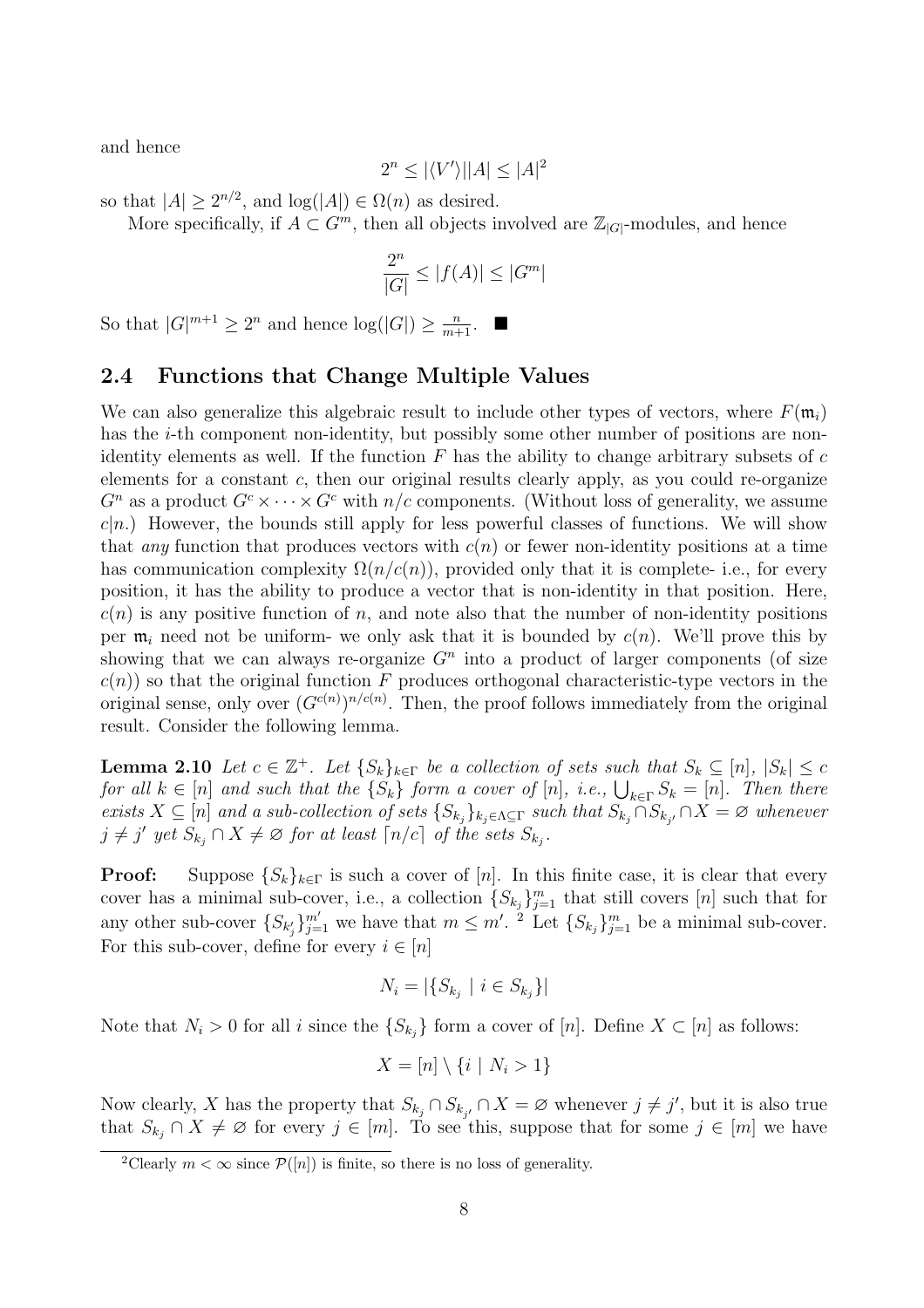$S_{k_j} \cap X = \emptyset$ , i.e., that  $S_{k_j} \subset [n] \setminus X$ . This statement says that every element of  $S_{k_j}$  is also in at least one other set in the sub-cover. Hence,

$$
S_{k_j} \subset \bigcup_{j' \neq j} S_{k_{j'}}
$$

and thus  $\{S_{k_{j'}}\}_{j'\neq j}$  is also a subcover of all of [n] that is smaller than our original, contradicting the minimality that we assumed. So, we have that  $S_{k_i} \cap X \neq \emptyset$  for every  $j \in [m]$ . To complete our proof, we simply note that since  $|S_k| \leq c$  for every k, any sub-cover must have at least  $\lceil n/c \rceil$  sets, just by counting.  $\blacksquare$ 

**Corollary 2.11** Let  $n \in \mathbb{Z}^+$  and let G, A be abelian groups. Let  $w(x)$  be a positive valued function and let  $V = \{v_i\}_{i=1}^n \subset G^n$  be any collection of elements so that the *i*-th position of  $v_i$  is not equal to  $\mathbf{0}_G$ , and at most  $w(n)$  total positions of  $v_i$  are non-identity for all  $i \in [n]$ . Then if  $F = f + c$  is an affine map from  $A \longrightarrow G^n$  such that  $V \subset F(A)$  then we have  $log(|A|) \in \Omega(n/w(n)).$ 

Proof sketch: This is an easy consequence of the lemma. In the language of the lemma, set the  $S_k$  to be the set of indexes in [n] corresponding to all the positions with non-identity elements in  $v_k$ . By the lemma, we can find a subset of the indexes X and a subset of the sets  $S_k$  of size at least  $n/w(n)$  so that the  $S_{k_j}$  are disjoint on X. We can then re-organize the product  $G<sup>n</sup>$  according to the  $v_{k_j}$  and where they differ from the identity. Then, transform  $f + c$  into a map on this restricted product of G's, just using the component functions (i.e., the compositions with the projections from  $G<sup>n</sup> \longrightarrow G$ ). So, we have some product like:

$$
G^{s(k_1)}\times\cdots\times G^{s(k_{n/w(n)})}
$$

Then pad  $G^{s(k_j)}$  with extra products of G and redefine the maps accordingly (set those components of the new constant c to  $\mathbf{0}_G$ , and the new components of f to the trivial map. You now have exactly the original situation from Theorem 2.3, only with a new value of  $n$ , which happens to be  $n/c(n)$ . So, we can conclude  $\log(|A|) \in \Omega(n/w(n))$ .

#### 2.5 Polynomials of Bounded Total Degree

Recently, new cryptosystems have been developed with additional homomorphic properties (see [3]), which provide the ability to compute on ciphertext, polynomials of total degree at most 2. Here, we will generalize our original algebraic result to apply to algebraic functions of the form of any polynomial of total degree t, over a ring R. Although the following result will apply to the ring of polynomials over any ring R (it need not have an identity or be commutative), this result has the most meaning in the case of commutative rings with identity, since in this case the ring of multivariate polynomials coincides precisely with our notion of "algebraic formula", which is formalized in a category theoretic sense in Section 4.1. (For a non-commutative ring, there's a more general structure that serves as the set of all formulas.)

**Corollary 2.12** Let  $n \in \mathbb{Z}^+$  and let R be any ring. Let  $V = \{v_i\}_{i=1}^n \subset R^n$  be any collection of elements so that the j-th position of  $v_i$  is not equal to  $\mathbf{0}_R$  precisely when  $j = i$ , for all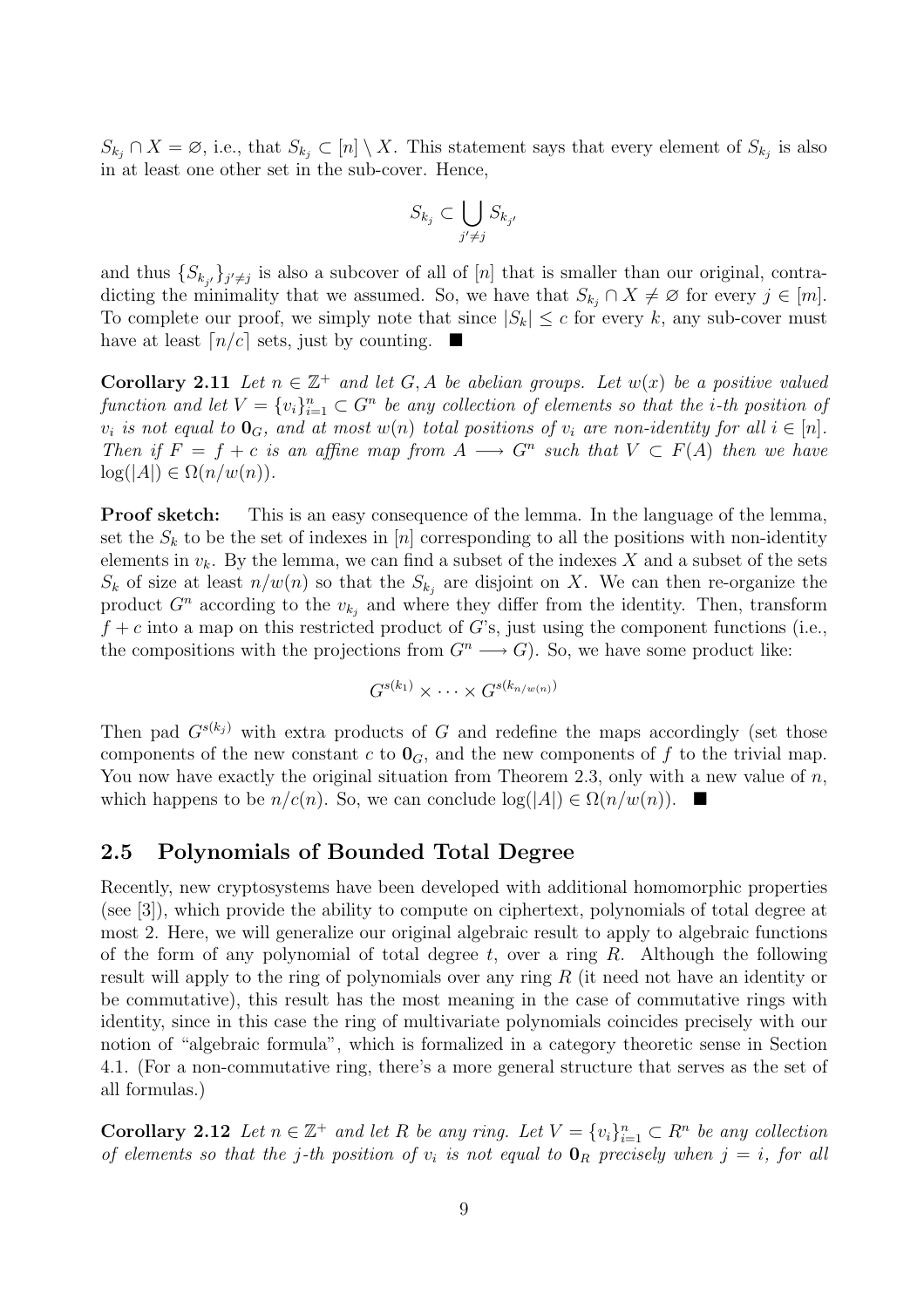$i, j \in [n]$ . Then if  $F: R^m \longrightarrow R^n$  is such that  $F = (F_1, ..., F_n)$  with each  $F_i \in R[X_1, ..., X_m]$ of total degree less than or equal to t (a constant) and has  $V \subset F(R^m)$  then we have

$$
\left(\sqrt[t]{\log(|R|)}\right)m\in \Omega(\sqrt[t]{n})
$$

In particular, if  $|R|$  is independent of n, then  $m \in \Omega(\sqrt[t]{n})$ .

**Proof:** Let  $f \in R[X_1, ..., X_m]$  be of total degree t. We do not assume that R is commutative, so there could be a total of  $\sum_{k=0}^{t} m^{k} = \mathcal{O}(m^{t})$  terms. Note that we can simulate f with a polynomial  $\overline{f} \in R[Y_1, ..., Y_{\mathcal{O}(m^t)}]$  of total degree 1. I.e., if  $N = \sum_{k=0}^{t} m^k$  and

$$
f = \sum_{k=1}^{N} \left[ r_k \prod_j X_{\alpha_k(j)} \right] + r_0
$$

where  $\alpha_k : [t] \longrightarrow [m]$ , then we'll set

$$
\overline{f} = \sum_{k=1}^{N} r_k Y_k + r_0
$$

Then of course

$$
f(X_1, ..., X_m) = \overline{f}(\prod_j X_{\alpha_1(j)}, ..., \prod_j X_{\alpha_N(j)})
$$

The point being that any function which f computes, we can compute with  $\overline{f}$ . But now observe that  $\overline{f}-r_0 \in \text{Hom}_{\mathbb{Z}}((R, +)^{m^t}, (R, +))$ . Componentwise applying this to  $F = (F_1, ..., F_n)$ as given above, we have a function  $\overline{F}$  :  $(R, +)^{m^t} \longrightarrow (R, +)^n$  which is an affine map, and which can simulate the functionality of  $\overline{F}$ . Hence, it will of course have the property that  $V \subset \overline{F}((R, +)^{m^t})$ . Now we can directly apply Theorem 2.3 to this situation since  $(R, +)$  is of course an abelian group. Therefore,

$$
\log(|R|^{m^t}) \in \Omega(n)
$$

and hence  $\log(|R|)m^t \in \Omega(n)$  so that

$$
\left(\sqrt[t]{\log(|R|)}\right)m\in \Omega(\sqrt[t]{n})
$$

as desired.  $\blacksquare$ 

### 3 Applications of Algebraic Results

We will discuss here a number of protocols which are both easy to state, and would provide desirable functionalities, yet under algebraic assumptions, they cannot be very well implemented with existing technology.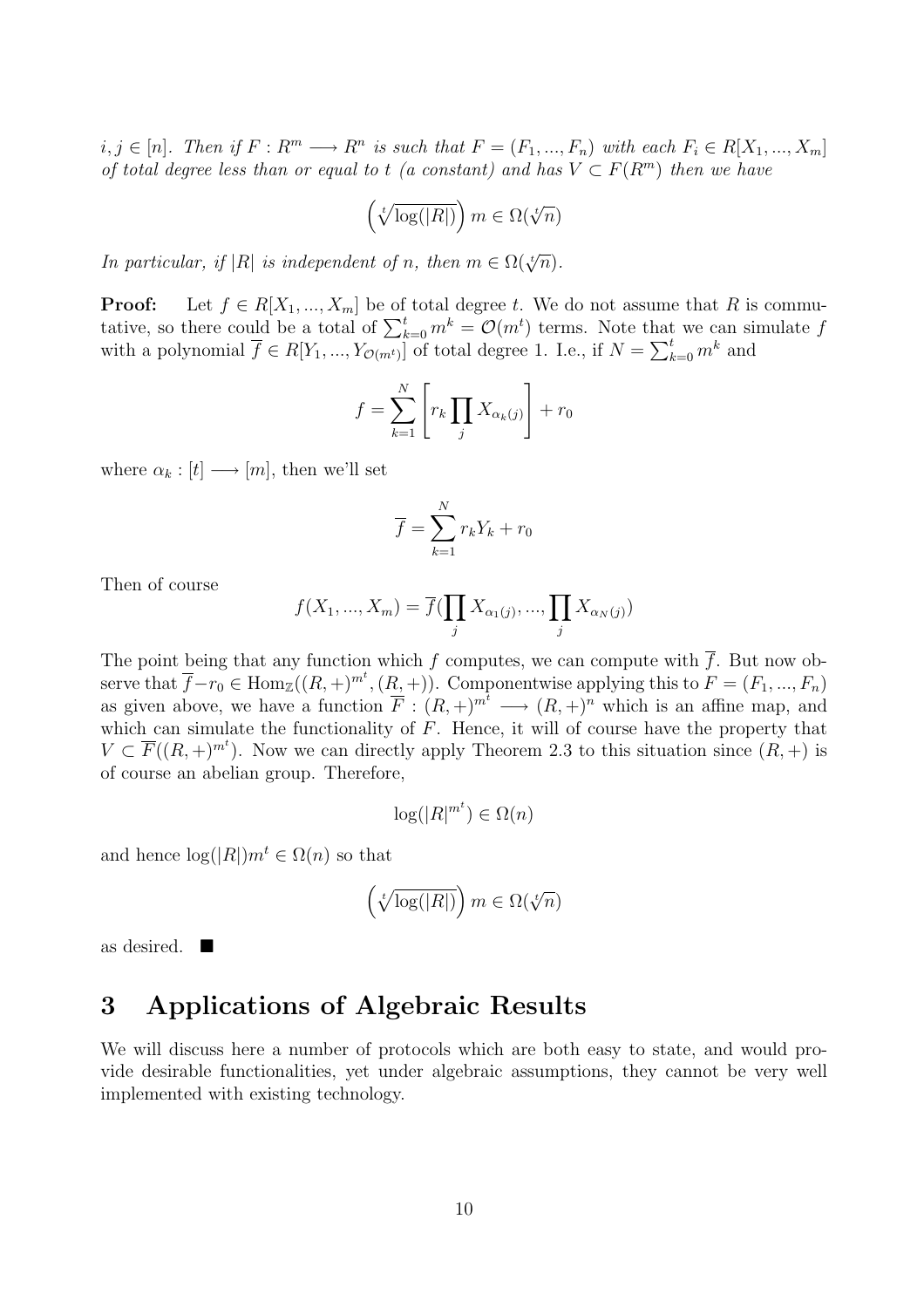### 3.1 Private Database Modification (PIR Writing)

As seen in [5], the ability to privately modify an encrypted database in a communication efficient way could provide a valuable tool for private computation. One very natural approach to such a problem, is to proceed in a manner analogous to many PIR protocols, and use homomorphic encryption as a building block.

The protocol would then communicate encrypted values which encode the modification to take place, and then the database owner would execute some algebraic operations on the encrypted database and the modification description to update the database contents. Then, since all of the communication consisted only of encrypted values, CPA-type security comes easily. Unfortunately, we have very limited structures available to homomorphic encryption schemes. Almost always, what is preserved is the operation of an abelian group. At best, the ability to evaluate polynomials of total degree 2 is provided (see [3]). It will follow from our preliminary algebraic results, that these type of algebraic protocols cannot be very well implemented with existing encryption schemes. We'll often speak of "algebraic" maps, which will usually mean functions that are obtainable from some type of formula involving only the operations of the algebraic structure. A precise, formal, and detailed exposition of this idea is given in Section 4, especially Section 4.1.

We've placed some of the formal protocol-type definitions in the appendix to improve the readability, since there isn't much surprising about them, and most readers of this paper could likely re-invent them in a few minutes. We'll instead give an informal description of the protocol here. For precise statements, see Definitions 5.1, 5.2 and 5.3, as well as Definition 5.4 which are discussed at length in the appendix.

Let U be a user that wishes to update the database, and denote by **DB** the database owner. We'll summarize a protocol for algebraic database modification between U and DB via the following steps, in which we assume that G is an abelian group. Below, we'll just describe the algebra involved. In an actual protocol, everything will be computed on ciphertext in some homomorphic encryption scheme over G.

- 1. U selects  $\mathfrak{m}_i = (g_1, ..., g_m)$  to modify position i and sends  $\mathfrak{m}_i$  to DB.
- 2. **DB** computes an algebraic function  $F(X, \mathfrak{m}_i, H)$  of the database  $X \in G^n$ , the modification description  $\mathfrak{m}_i$ , and other inputs of his own,  $H \in G^{\epsilon}$ .
- 3. **DB** replaces X by  $X' = F(X, \mathfrak{m}_i, H)$

Clearly the algebra involved in this protocol implies the ability to algebraically generate complete sets of characteristic vectors:

Claim 3.1 An algebraic protocol for database modification over an abelian group implies an algebraic function (affine map) with a complete set of characteristic vectors in the image.

**Proof sketch:** Define a database  $X = \{0_G\}_{i=1}^n$ , which is the identity in all positions. Apply DB's function to obtain  $X' = F(X, \mathfrak{m}_i, H)$  where  $\mathfrak{m}_i$  describes a modification for position *i*. Then clearly  $X' = v_i$ , a characteristic vector in  $G<sup>n</sup>$ , non-identity at position *i*.

Therefore, by Theorem 2.3, if we build such a protocol based on a homomorphic cryptosystem over any abelian group, it will necessarily have linear communication complexity.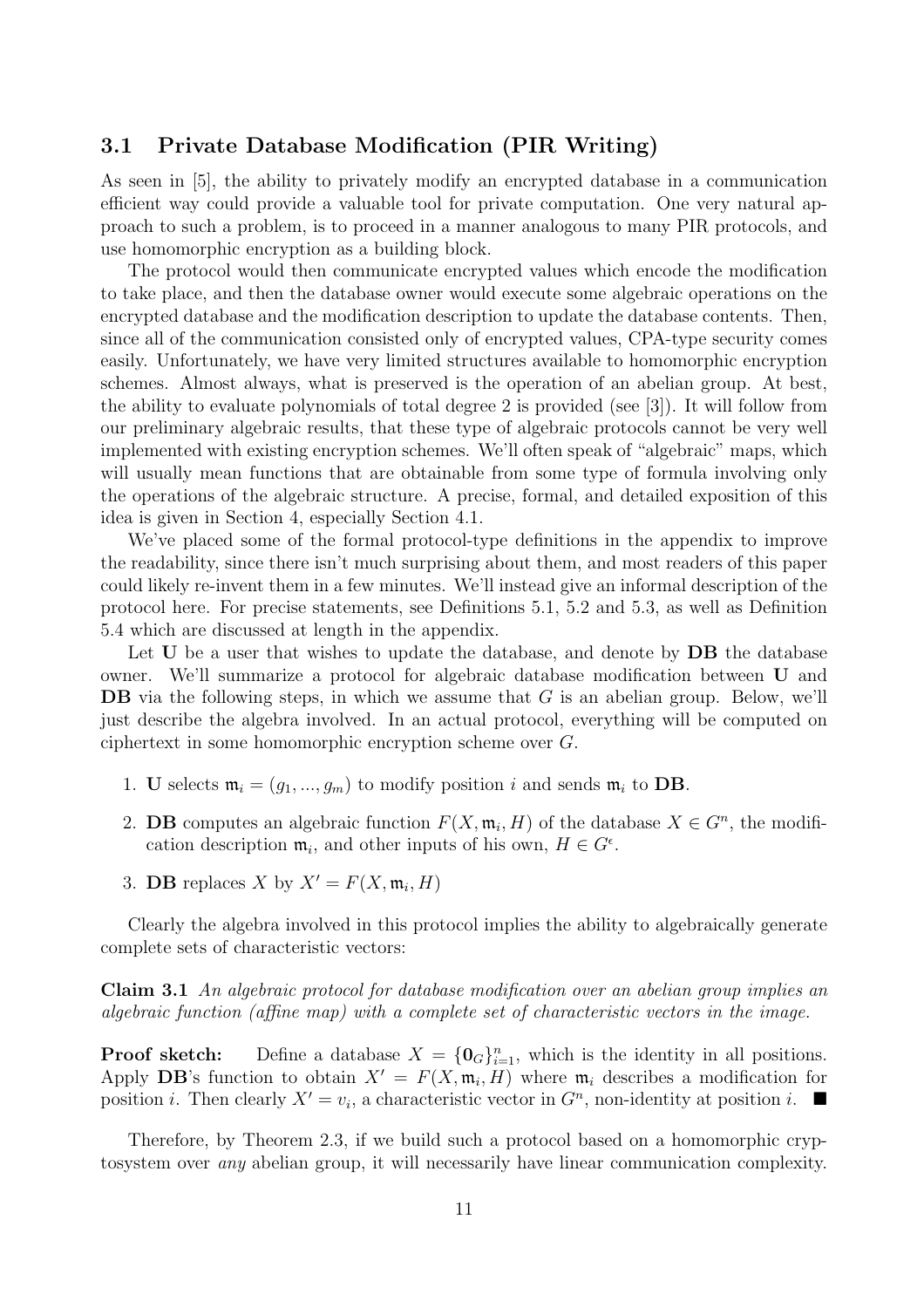Note the strong sense in which this is true: abelian group formulas always correspond to affine maps, but certainly not every affine map comes from such a formula.<sup>3</sup> Furthermore, Theorem 2.3 did not even assume that the groups were the same. So, even if the database elements are encrypted in some other cryptosystem and over some other group than the descriptions, and even if we were provided the ability to compute all algebraic maps from one to the other on ciphertext, we still couldn't produce a non-trivial protocol over abelian groups.

We'll summarize these ideas as

Corollary 3.2 There are no non-trivial Algebraic Oblivious Database Modifiers over an abelian group. I.e., any oblivious database modifier based on the operations of an abelian group has communication complexity  $\Omega(n)$ .

### 3.2 Algebraic and Homomorphic Protocols for PIR

As a second corollary, we consider "algebraic", or "homomorphic" protocols for private information retrieval. One may have observed, as the authors have, that the query results for PIR protocols usually fall into one of two categories: either (a) they have no (or very limited) algebraic value<sup>4</sup> or homomorphic properties, or (b) the server side communication is non-constant, i.e., the results of a query return many items, not just an encryption of one value in the database<sup>5</sup>. A protocol for private information retrieval that returns encryptions of single values which retain algebraic and homomorphic properties could be a very useful tool in private computation<sup>6</sup>, especially in non-interactive settings. In what follows, we present evidence that the absence of such protocols is not just a random coincidence.

We'll try to establish a basic definition that captures the properties that we desire, and encapsulates most existing work possessing these properties. Suppose that the values in a database have some algebraic structure. For now, say that of an abelian group. We will denote the return value of a PIR query for the *i*-th position of a database by  $PIR(i)$ , which consists of one or more encrypted database elements. Let  $S_i = \{s_j\}_{j=1}^k$  denote the set of values from the database that are returned by a PIR query for position i.

Suppose for a moment that the domain from which PIR query returns reside has the algebraic structure of a group, say  $(G',\star)$ . To name just a few, we have the PIR protocols of [14], [6], [7] as examples of such systems. Suppose also that the database elements themselves also come from a domain having the algebraic structure of a group, say  $(G, \cdot)$ .<sup>7</sup> Then we make the following definition:

<sup>&</sup>lt;sup>3</sup>For a simple example, consider  $G = \mathbb{Z}_p \times \mathbb{Z}_p$  and  $\varphi \in \text{Hom}\mathbb{Z}(G,G)$  by  $(a, b) \mapsto (b, a)$ . So, we've shown that even if we allow DB to somehow compute arbitrary affine maps on the ciphertext values, it still does not suffice to accomplish this task.

<sup>4</sup>See the work of [7] for an example of such a PIR protocol having limited algebraic value.

<sup>5</sup>See [14] for such an example, but virtually every PIR based on homomorphic encryption (over an abelian group) has this property.

<sup>6</sup>For example, in the keyword search of [18], the dictionary size could be reduced.

<sup>&</sup>lt;sup>7</sup>There is no assumption that the group representing the query returns are the same as the database elements, or even that they are encryptions of database elements, exactly. It could be the case that as a part of the encryption, the group that the database elements come from is first homomorphically transformed, and then transformed back as a part of decryption. The general way that we've stated our algebraic results allows us to reason about such a general definition.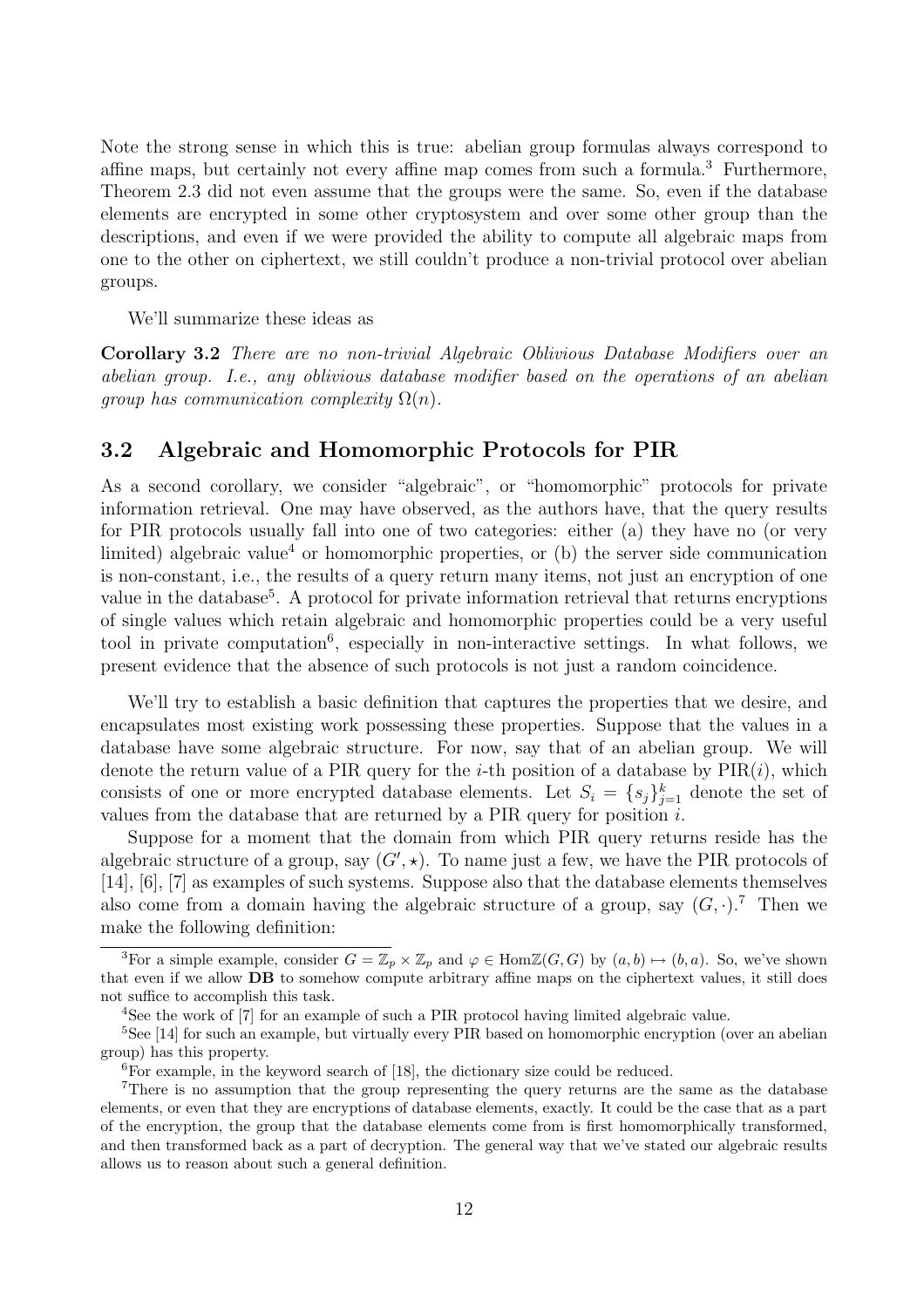Definition 3.3 Using the notation established above, we say that a PIR protocol is homo**morphic** if for a given database  $X \in G^n$ , we have that  $\mathcal{D}(\text{PIR}(i) \star \text{PIR}(j)) = S_i \cdot S_j$  where  $D$  is the function from the PIR protocol that decrypts the query results.

Note also that for such a PIR protocol to be of much utility as a subroutine in some private computation, it is almost essential to have  $|S_i| = 1$ , or at least bounded by a small constant. If not, then the party which is to perform a computation on the return values of a homomorphic PIR query will likely not have any information about where the relevant element is in the query results. Hence, if such a party wishes to perform a computation on t variables obtained via homomorphic PIR queries, it would in general require repeatedly performing the computation on all  $|S_i|^t$  possible sequences to ensure that the right variables were involved at least once. Furthermore, it may not be possible for any party to distinguish which of the resulting outputs in fact corresponds to the desired computation, even after decryption.

Finally note that from the definition of homomorphic PIR, we see that the results of queries are in fact encryptions of elements in some homomorphic cryptosystem. To create such a PIR protocol, a very natural approach is to manipulate the algebraic structure of some such homomorphic cryptosystem. This motivates the following definition.

Definition 3.4 We say that a PIR protocol is algebraic if the following hold:

- 1. A query consists of an ordered sequence of ciphertexts in some cryptosystem where the plaintext set A has some algebraic structure.
- 2. To process a query, the database owner computes on ciphertext some algebraic function of the query's array, this function being determined by the contents of the database to obtain an array of ciphertext which will be the results of the query.

For precise definitions regarding "algebraic function", please see Section 4, specifically Definition 4.2. For abelian groups, we'll again have affine maps as our model of algebraic functions.

Corollary 3.5 Consider an abelian group algebraic PIR protocol with sender-side communication complexity  $q(n)$  and server-side communication complexity  $h(n)$ . Then  $q(n)h(n) =$  $\Omega(n)$ . More specifically, if  $k(n)$  is any positive integer-valued function and if the server's response consists of  $k(n)$  encrypted values, then the sender-side communication complexity is  $\Omega(n/k(n))$ .

**Proof:** We will show in a straight-forward way that the algebra involved for any such PIR protocol will imply the ability for algebraically generating a complete set of characteristic vectors, and hence, cannot be done with with small communication using the algebra of an abelian group.

Let  $\delta_{ij} \in \{0,1\}$  defined by  $\delta_{ij} = 1 \iff i = j$ . Define databases  $\{X(i)\}_{i=1}^n$  by the formula  $X(i)_j = \delta_{ij}\alpha$  where  $\alpha \neq 0_G \in G$ . Each one of these databases has an associated function  $F_i: G^{m+\epsilon} \longrightarrow G^k$ , a homomorphism of groups. Again, the  $\epsilon$  variables provided by the database owner are independent of the  $m$  variables that comprise the query. (If not, the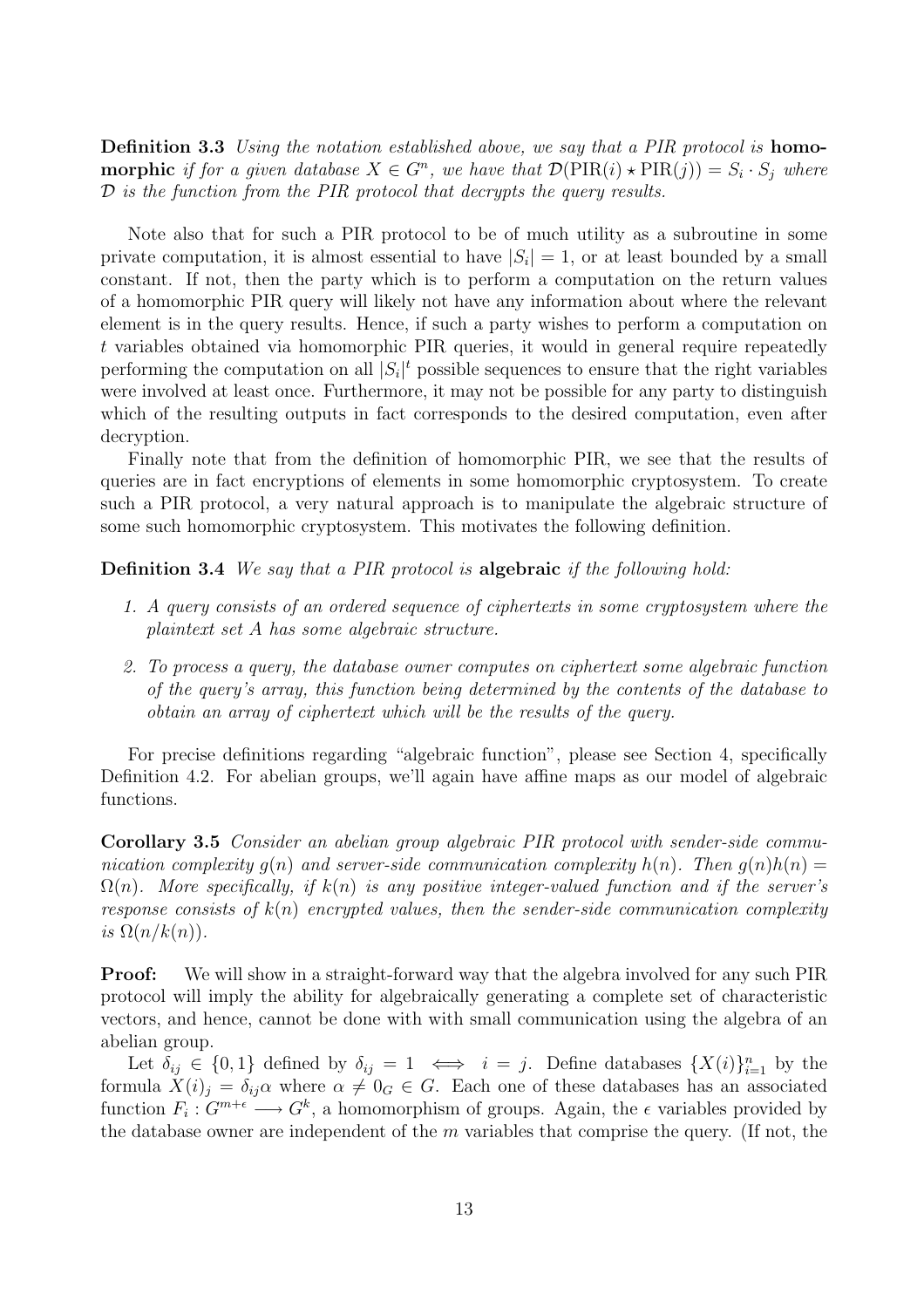function can of course be re-written to make it so.)<sup>8</sup> Now define maps  $f_i \in \text{Hom}_{\mathbb{Z}}(G^{m+\epsilon}, G)$ by  $f_i(x) = \sum_{j=1}^k F_i(x)_j$  (i.e., we just compose  $F_i$  with the map from the sum to G that is guaranteed to exist by the universal mapping property of coproducts). Next, define  $F =$  $(f_1, ..., f_n)$  so that  $F \in \text{Hom}_{\mathbb{Z}}(G^{m+\epsilon}, G^n)$ . Note that in terms of the m variables corresponding to the queries,  $F' = f + c$  is an affine map from  $G^m \longrightarrow G^n$ , again, since the  $\epsilon$  variables from the database are independent. Now by construction, this affine map has a complete set of characteristic vectors in the image. However, each vector has k non-identity entries. So, by Lemma 2.10 and Corollary 2.11, we see that this protocol for oblivious database modification has communication complexity  $\Omega(n/k)$ . However, this is precisely the sender-side complexity of the PIR protocol as well. So, since the protocol clearly has server-side complexity  $\Omega(k)$ (with a tight bound if the group size is a constant) then we see that the product of the complexities is of course  $\Omega(n)$ .  $\blacksquare$ 

Using Corollary 2.12, we can generalize this result to cryptosystems that may have additional homomorphic properties (see [3]), showing  $\Omega({\sqrt{n}})$  bounds if total degree t polynomials over a ring R can be computed on ciphertext.

For example, if given a cryptosystem that allows polynomials of fixed total degree t to be computed on ciphertext over some ring R, we can easily construct an algebraic PIR protocol with sender-side communication  $\Theta(\sqrt[t]{n})$  and server-side complexity  $\Theta(1)$  (see [3], or section 5 for details of a simple example). However, this is in fact meets a lower bound: In general, if such a protocol has sender-side complexity  $q(n)$  and server-side complexity  $h(n)$ , then we can show that  $g(n)h(n) = \Omega(\sqrt[k]{n})$ , which is a simple consequence of Corollary 2.12.

### 3.3 Private Keyword Searching [18]

As another relatively simple corollary, we resolve (under our algebraic assumptions) an open problem posed by Ostrovsky and Skeith [18] regarding extending the query semantics for private searching on streaming data. We show that without new homomorphic encryption schemes with additional properties, their methods cannot be extended to perform conjunctive queries.

Corollary 3.6 The problem of private keyword search on streaming data as proposed in Ostrovsky and Skeith [18], has no non-trivial algebraic solution for a conjunctive query of two or more terms if the underlying cryptosystem is only group homomorphic over an abelian group.

Remark: We will assume the same basic framework as developed in [18] for a solution and show that there is no such solution that performs conjunctive queries. Specifically, we assume that a dictionary with an associated array of ciphertexts is used to conditionally encrypt documents as in [18].

Proof: First note that the protocol inherently gives rise to an algebraic method for generating complete sets of characteristic vectors: Suppose that the dictionary  $D$  has size m. Each word has its role in the query encoded via an encrypted group element, say in

 $8$ Also, note again that this contains all possible algebraic formulas of the inputs, as well as potentially a large number of maps that are not necessarily obtainable from such formulas.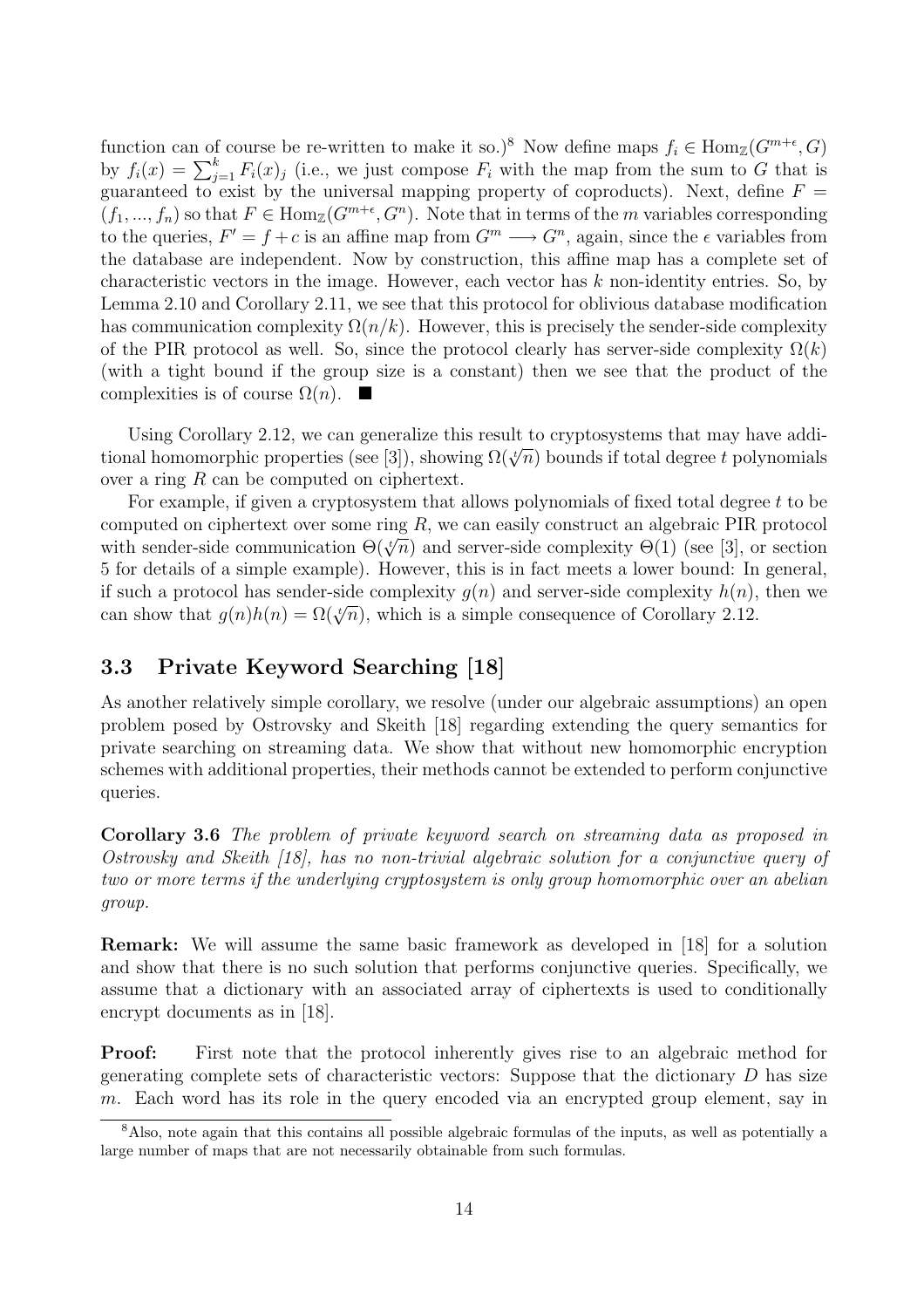some group G. Look at the encoded dictionary (un-encrypted) as the set  $G^m$ . Suppose we have a protocol as described in [18] for some query that involves k variables. Running this protocol on  $m<sup>k</sup>$  documents which run over all unique k-tuples from the dictionary gives us a set of characteristic vectors inside of  $G^{(m^k)}$ . So, we can think of this as an algebraic map from  $G^m \longrightarrow G^{(m^k)}$ , which (unless the query is somewhat trivial) contains a complete set of characteristic vectors in the image. But, now the question is how many positions are non-identity in each vector? This of course depends on the query. Suppose that the query is a disjunction of terms. Each vector in  $G^{(m^k)}$  will have at least  $m^{k-1}k$  positions that are non-identity, since  $k - 1$  entries could be arbitrary as long as one contains a keyword. So, the ratio of total positions to non-identity positions is less than  $m$  and our algebraic lower bounds give no contradiction (which of course should be the case since [18] gives such a construction). But now consider a conjunctive query, just of two terms. In the same way as described above, this gives rise to an algebraic function for characteristic vectors from  $G^m \longrightarrow G^{(m^2)}$ , however this time we have  $\mathcal{O}(1)$  positions of each vector are non-identity. So, applying Corollary 2.11, we see that no such protocol can exist based on an abelian group. More generally, from Corollary 2.12, we see that if given the ability to compute total degree t polynomials, we can construct a protocol that executes a conjunction of at most t terms. ¥

We believe that this example illustrates particularly well a situation in which the bounds proved in this work are especially useful. The entire method of [18] critically depends on the ability to generate these types of characteristic vectors so that the final representation is an encryption in a homomorphic scheme. This is the case since the functionality of characteristic vectors is used as a subroutine for the larger procedure, and so to continue the computation (i.e., writing to the buffer, etc.) it is necessary that the output have algebraic value. So, since we have proven that this subroutine is impossible to implement in the critically important manner desired, it seems that improving the work of [18] would require either a completely new approach, or new designs of homomorphic encryption schemes, such as fully-homomorphic encryption.

It is this type of information that we hope will save researchers time and effort in the future. Applying these bounds may not give an absolute impossibility, but it can quickly eliminate a very large space of what might otherwise seem to be feasible approaches to the problem.

## 4 Formalizations Regarding Computation by Algebra

#### 4.1 Unification of Algebraic Formulas

We speak often of the idea of an "algebraic formula" over some algebraic structure, and it will be very convenient to make definitions at such a level of abstraction. Clearly, we need an abstract definition of "algebraic formula" before we can continue. We hope to establish an appropriate definition in this section that applies to a wide variety of categories of algebraic structures.

To begin, we'll examine rings of polynomials in an abstract setting, and see if we can't extract the ideas about it that characterized it as the set of "algebraic formulas". Let  $R$  be a commutative ring with identity. This is one of the most natural structures to our intuition,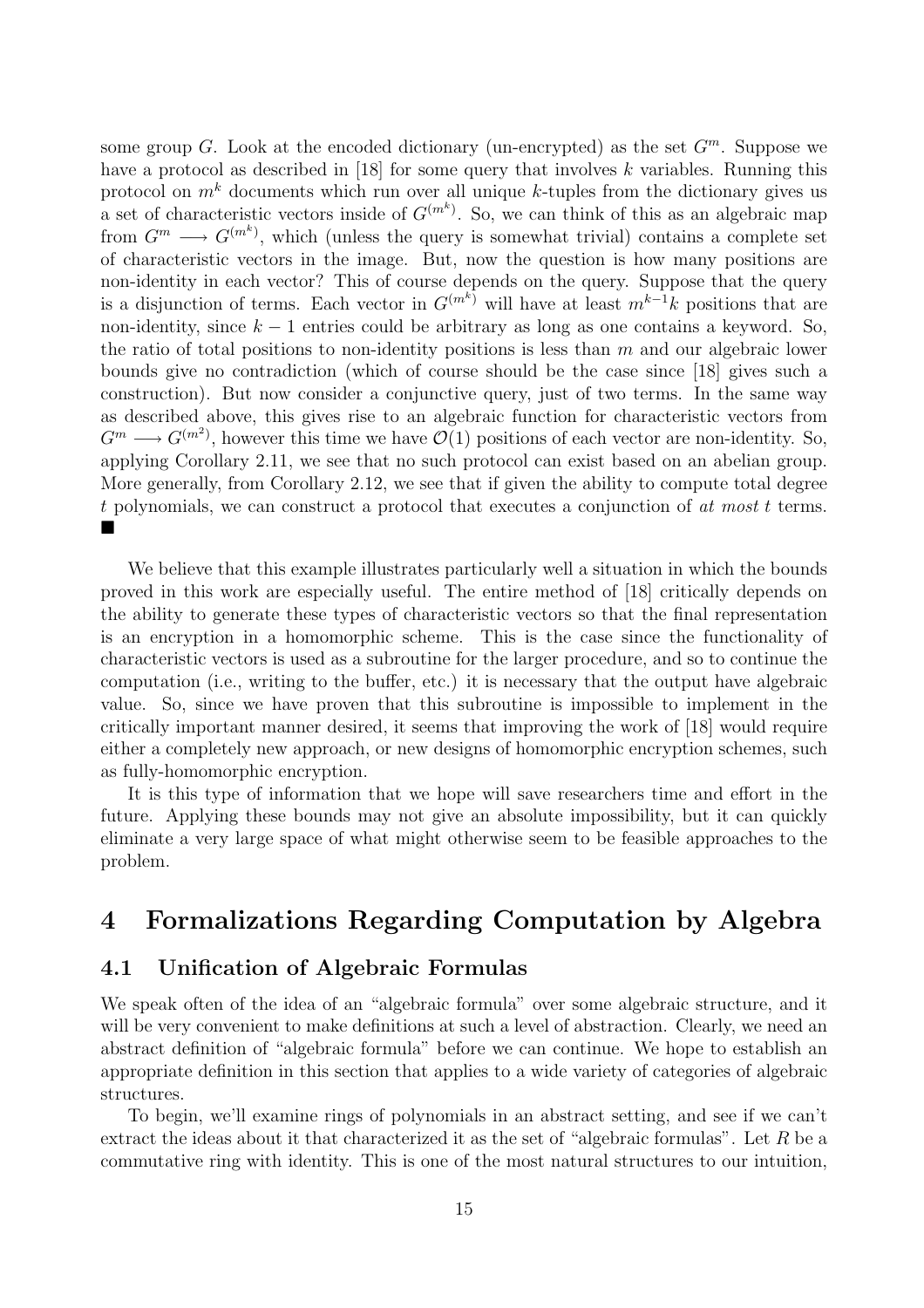and we will use it to extend our intuition to other possibly less natural structures. What plays the role of an arbitrary algebraic formula in n variables over  $R$ ? We can add and multiply, but there isn't much else we can compute from just the operations of  $R$ . This leads us towards the ring  $R[x_1, ..., x_n]$  serving as the set of all generic algebraic formulas over R. Next note that in this situation, the ring  $R[x_1, ..., x_n]$  satisfies an interesting universal mapping property: we always have an *evaluation map* that takes an assignment of elements to variables and gives us a homomorphism from  $R[x_1, ..., x_n] \longrightarrow R$  that "evaluates" each polynomial using that assignment of variables. This evaluation map is exactly what we are after when talking about a general algebraic formula. More formally, and a bit more abstractly, consider the following claim (see [12] for details) which we state here without proof:

**Claim 4.1** Let R, S be commutative rings with identity. Let  $\varphi : R \longrightarrow S$  be a homomorphism and let  $\alpha$  :  $X = \{x_i\}_{i=1}^n \longrightarrow S$  be a set map. Then there exists a unique homomorphism  $\overline{\varphi}:R[x_1,...,x_n]\longrightarrow S$  such that

1.  $\overline{\varphi}|_{X} = \alpha$ , and 2.  $\overline{\varphi}|_{R} = \varphi$ 

Here, we identified the set of variables,  $X$ , and the ring  $R$  as subsets of the ring of polynomials R[X]. More generally, we'll have canonical injections  $\iota_X : X \hookrightarrow R[X]$  and  $\iota_R : R \hookrightarrow R[X]$ . Then the conditions on  $\overline{\varphi}$  become  $\alpha = \overline{\varphi} \circ \iota_X$  and  $\varphi = \overline{\varphi} \circ \iota_R$ , rather than the restrictions being equal.

As it turns out this mapping property is exactly what we need to characterize algebraic formulas in general. We'll see in a moment that any such object is in fact unique up to isomorphism. We begin with the following definition.

**Definition 4.2** Let  $\mathfrak C$  be a concrete category. Let A be an object in  $\mathfrak C$ , and let X be a set. We define the object of A-algebraic formulas over X to be an object  $F_A[X]$  in  $\mathfrak C$  together with maps  $\iota_X : X \longrightarrow F_A[X]$  and  $\iota_A : A \longrightarrow F_A[X]$  such that for any object B in  $\mathfrak{C}$ , morphism  $\varphi: A \longrightarrow B$  and set map  $\alpha: X \longrightarrow B$ , there exists a unique morphism  $\overline{\varphi}: F_A[X] \longrightarrow B$ such that

- 1.  $\alpha = \overline{\varphi} \circ \iota_X$  and
- 2.  $\varphi = \overline{\varphi} \circ \iota_A$

The following uniqueness theorem justifies our giving a specific name to such an object as above.

**Theorem 4.3** Let A be an object in a concrete category  $\mathfrak{C}$ . Suppose that  $(F, X, \iota_X, \iota_A)$  and  $(F', X', \iota'_{X'}, \iota'_{A})$  are both objects of A-algebraic formulas over  $X, X'$  respectively, and suppose that there exists a bijection  $\beta : X \hookrightarrow X'$ . Then F, F' are equivalent objects in  $\mathfrak{C}$ .

**Proof:** We need to show that there are morphisms in  $\text{Hom}(F, F')$  and  $\text{Hom}(F', F)$  such that the composition is the identity morphism. Consider the map  $\alpha : X \longrightarrow F'$  defined by  $\alpha = \iota_{X'} \circ \beta$  and define  $\varphi = \iota'_A$ . Since F is a set of A-algebraic formulas over X, this gives us a unique morphism  $\overline{\varphi}: F \longrightarrow F'$  such that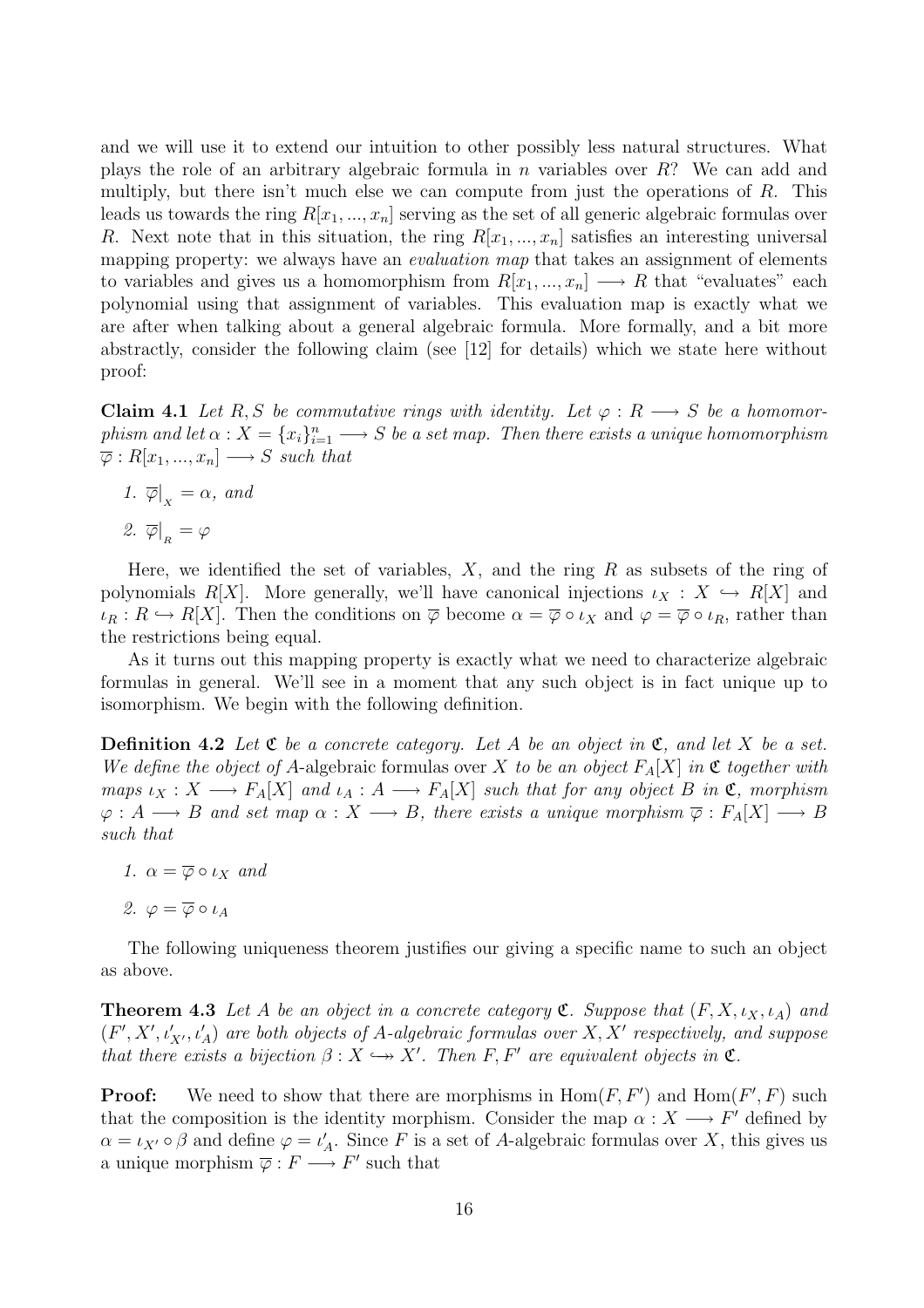- $\iota_{X'} \circ \beta = \overline{\varphi} \circ \iota_X$  and
- $\bullet \ \iota'_A = \overline{\varphi} \circ \iota_A$

And symmetrically, we have a map  $\overline{\varphi}' : F' \longrightarrow F$  such that

- $\iota_X \circ \beta^{-1} = \overline{\varphi}' \circ \iota_{X'}$  and
- $\iota_A = \overline{\varphi}' \circ \iota'_A$

But now, consider the map  $\overline{\varphi}' \circ \overline{\varphi} \in \text{Hom}(F, F)$ . Note that  $\overline{\varphi}' \circ \overline{\varphi} \circ \iota_X = \overline{\varphi}' \circ \iota_{X'} \circ \beta$  and  $(\overline{\varphi}' \circ \iota_{X'}) \circ \beta = \iota_X \circ \beta^{-1} \circ \beta = \iota_X \circ \beta^{-1} \circ \beta = \iota_X$ . Very similarly,  $\overline{\varphi}' \circ \overline{\varphi} \circ \iota_A = \overline{\varphi}' \circ \iota'_A = \iota_A$ . So, composing  $\overline{\varphi}' \circ \overline{\varphi}$  with  $\iota_X, \iota_A$  gives us back  $\iota_X, \iota_A$ , respectively. However, applying the universal property of F to itself, using  $\iota_X$  in the place of  $\alpha$  and  $\iota_A$  in the place of  $\varphi$ , we see that there is a unique map with the properties we've just demonstrated  $\overline{\varphi}' \circ \overline{\varphi}$  to have. But, note of course that the identity morphism,  $\mathbf{1}_F$ , is also such a map, and therefore  $\overline{\varphi}' \circ \overline{\varphi} = \mathbf{1}_F$ . Similarly, we can show that  $\overline{\varphi} \circ \overline{\varphi}' = \mathbf{1}_{F'}$ , and hence  $\overline{\varphi}$  is an equivalence of objects in  $\mathfrak{C}$ . I.e., up to isomorphism, the set of A-algebraic formulas (on bijective sets of variables) is unique. ¥

#### 4.1.1 Examples

Here we'll give a short list of examples to illustrate the definition, and to (hopefully) see that it very well matches our intuition about what algebraic formulas should be. Many of the incarnations of these objects will involve free objects, a somewhat related idea, and as such, we'll begin with a brief account of free objects before stating the specific examples.

Recall that a *free object* in a concrete category  $\mathfrak{C}$  (one in which the objects can be thought of as sets) is an object F with a set X and a map  $\iota : X \longrightarrow F$  such that for any other object A of C and for any set map  $\phi: X \to A$ , there is a unique morphism of C,  $\overline{\phi}: F \to A$  such that  $\phi \circ \iota = \phi$ . In this case we say that F is free on the set X.

It is sometimes convenient to identify the set X with its image  $\iota(X)$  in F, and then the mapping property becomes  $\phi|_{X} = \phi$ .

Perhaps the most commonly known example is that of a vector space V over a field  $\mathbb{F}$ . In this language, we have that  $V$  is a free object in the category of all  $\mathbb{F}\text{-modules}$  (it is free on any basis). Another simple example is that  $\mathbb{Z}^n$  is a free object in the category of abelian groups. It is easy to verify that it is free on the set of vectors  $\{(1,0,\ldots,0),\ldots,(0,\ldots,0,1)\},\$ for example.

Now, let's move on to some concrete examples.

**Example 4.4** *(Commutative Rings.)* If R is a commutative ring with identity, we have that the set of all R algebraic formulas on variables  $\{x_i\}_{i=1}^n$  is simply  $R[x_1, ..., x_n]$ .

It is quite straightforward to construct the needed maps. As mentioned, the "evaluation" map is what does the trick. All that is needed is a proper formalization, which can be found in [12].  $\checkmark$ 

This seems to match our intuition very well regarding algebraic formulas. However, what about a field F? This is of course a commutative ring with identity, but it seems like we could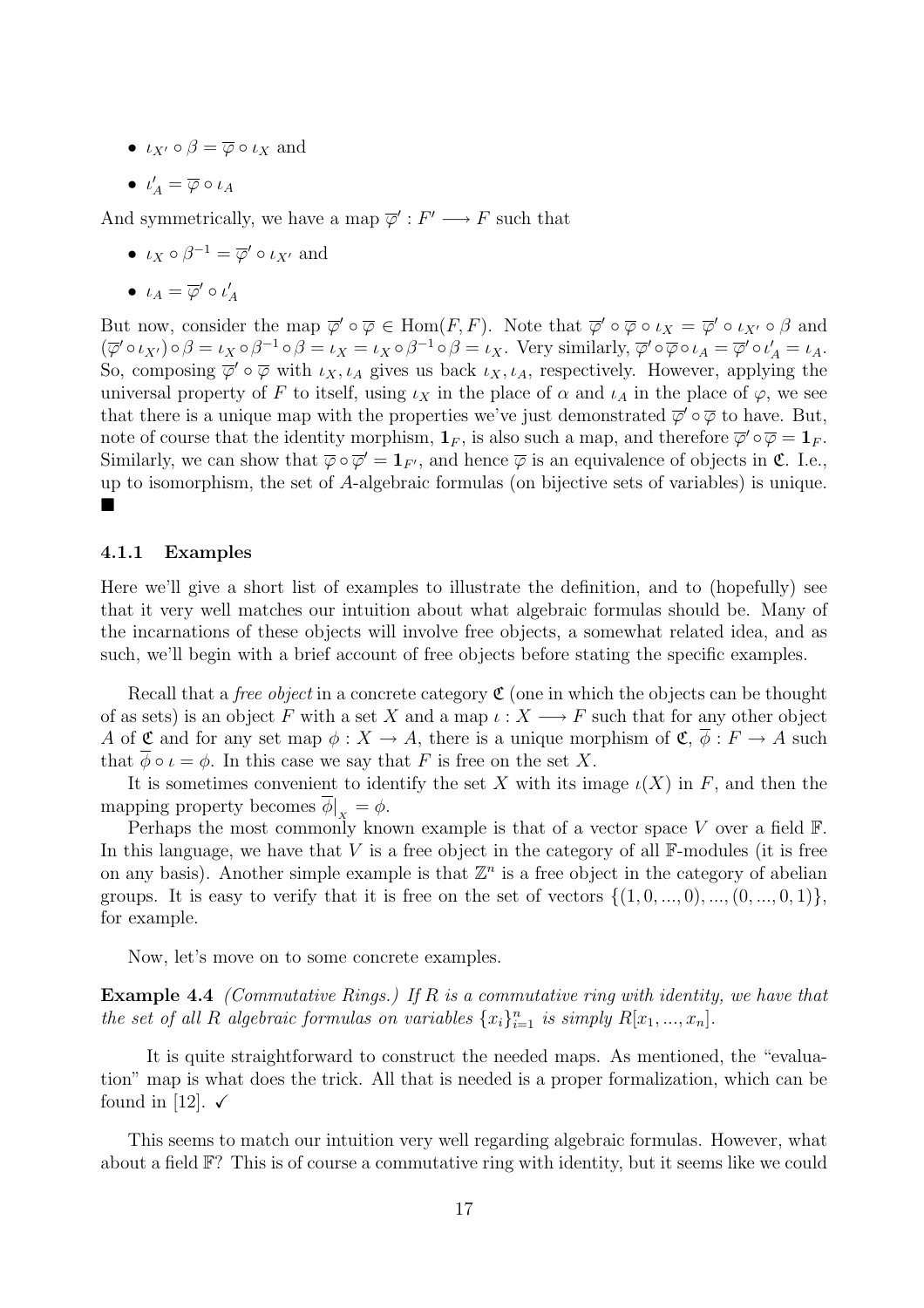accomplish more with division, and perhaps rational functions would correspond better to algebraic formulas. But notice a critical difference in this case: if the denominator has roots in F, then we cannot freely assign variables to values and evaluate such a function on that assignment. This could have serious implications in cryptographic computation as well- in this scenario, it may be the case that attempting such an evaluation which leads to "division by zero" will produce some distinguishable behavior in a method that shouldn't disclose any information about the underlying values.

Note that in non-commutative rings, the set of formulas is more complex than just  $R[x_1, ..., x_m]$  since coefficients and variables cannot always be written so concisely. We'll see this in more detail later on.

Example 4.5 *(Groups.)* For a group G, the set of all G-algebraic formulas on a set of variables X is the free product of the free group on X with G, i.e.,  $F(X) * G$ .

A general formula seems to correspond to a word in a free group, only mixed in with elements of G, which lines up exactly with  $F(X) * G$ . Using the universal mapping property of free objects and that of the free product of groups (which is a coproduct in groups), it is easy to verify the mapping property for G-algebraic formulas. From the free object  $F(X)$ , we have that any map  $\alpha: X \longrightarrow A$  for some group A leads to a unique map from  $F(X) \longrightarrow A$ that agrees with  $\alpha$ . Then since  $F(X) * G$  is a coproduct, we have that given a map of the two components to A there is a unique map from the free product to A that agrees with all previous maps. Putting these together, we see that it suffices to give a map from  $X \longrightarrow A$ and a map from  $G \longrightarrow A$  to uniquely determine a map from the free product to A, which implies that  $F(X) * G$  is the set of G-algebraic formulas.  $\checkmark$ 

Example 4.6 (Abelian Groups.) For an abelian group G, the set of G-algebraic formulas over n variables is simply  $\mathbb{Z}^n \oplus G$ .

This follows exactly as in the preceding example since  $\mathbb{Z}^n$  is a free object in the category of abelian groups, and since  $\oplus$  is a coproduct in abelian groups.  $\checkmark$ 

Recall that in our applications, we modeled abelian group algebraic formulas by affine maps, and of course, every element in  $\mathbb{Z}^n \oplus G$  corresponds to an affine map. So, we've validated our initial intuition and model for this situation: Indeed, (a subset of) affine maps play the very same role for abelian groups as polynomials do for commutative rings. Of course, not every affine map comes from such a formula, so in algebraic terms, the model we analyzed is actually stronger.

Example 4.7 (R-Modules.) More generally than abelian groups, we have R-modules. In a very analogous way, we see that for an R-module M, the set of  $M$ -algebraic formulas over n variables is  $R^n \oplus M$ .

As a final example, we'll take a moment to illustrate what is meant by evaluating such a formula, which will let us speak of classes of functions say from  $A^m \longrightarrow A$  which correspond to formulas in  $F_A[\{x_1,...,x_m\}]$  (which we'll often write as  $F_A[x_1,...,x_m]$ , or just as  $F_A[X]$ when it is clear how many variables are involved, and when it is unnecessary to explicitly name them).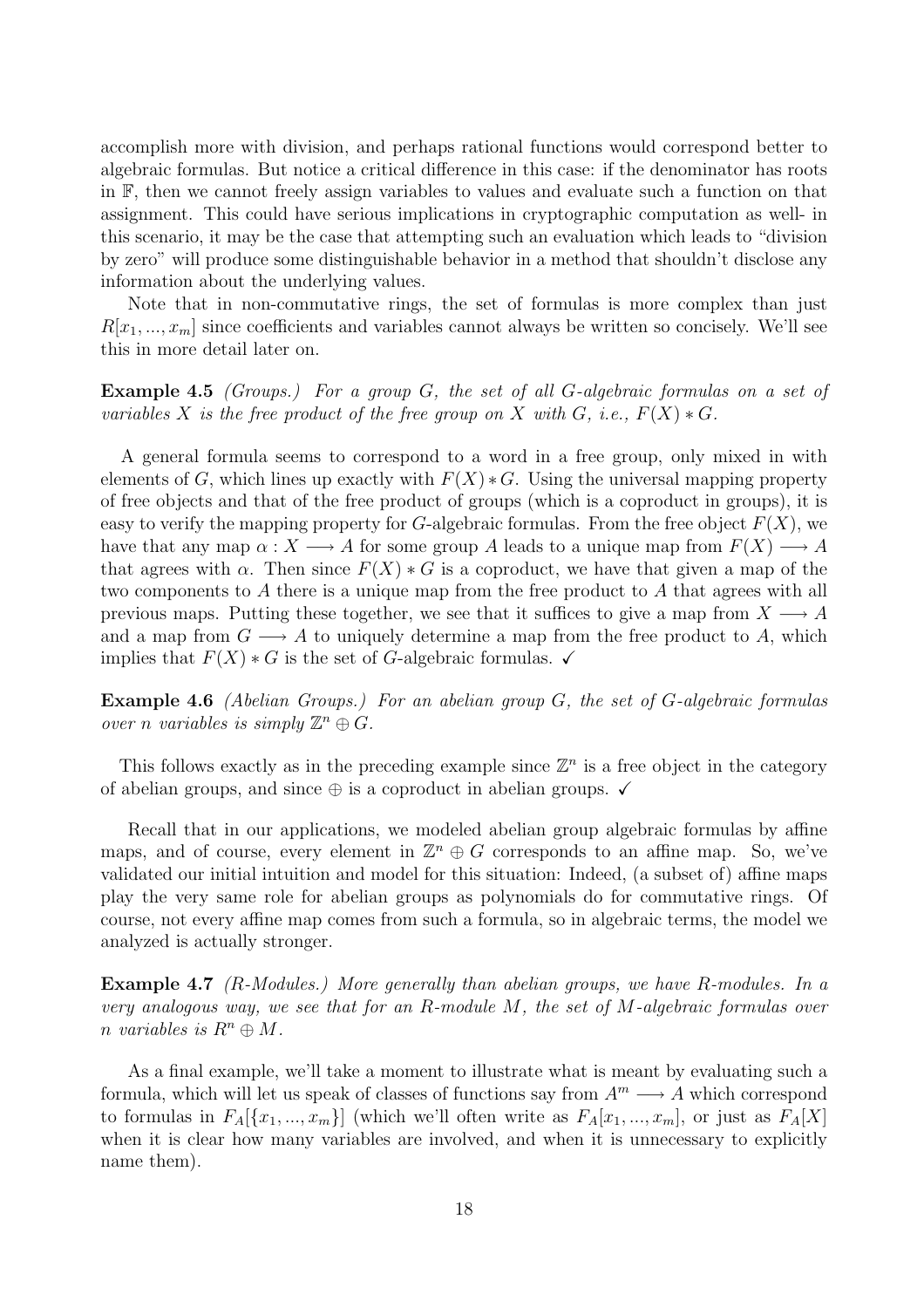Example 4.8 Every formula  $\sigma \in F_A[x_1,...,x_m]$  can be associated with a function  $f_{\sigma}$ :  $A^m \longrightarrow A$  as follows. Let  $\varphi = \mathbf{1}_A$ , the identity morphism on A, and let  $y = (y_1, ..., y_m) \in A^m$ . Let  $\alpha: X \longrightarrow A$  be the map that sends  $x_i \mapsto y_i$  for all  $i \in [m]$ . Then the pair  $(\varphi, \alpha)$  determines a unique map  $\overline{\varphi}_y : F_A[x_1, ..., x_m] \longrightarrow A$ , as in Definition 4.2. We define

$$
f_{\sigma}(y) = \overline{\varphi}_y(\sigma)
$$

It will in fact be useful to give a name to such functions that arise from some  $\sigma \in F_A[X]$ .

**Definition 4.9** Let A be an object in a concrete category  $\mathfrak{C}$  where  $F_A[X]$  exists for all finite sets X. A function  $f : A^m \longrightarrow A$  is said to be A-algebraic if  $f = f_{\sigma}$  for some  $\sigma \in$  $F_A[x_1, ..., x_m]$  as described above. We will denote the set of all A-algebraic functions with variables in X by  $\overline{F}_A[X]$ .

Note: we may also refer to a function  $f : A^m \longrightarrow A^n$  as A-algebraic, in which case it is meant that for each  $i \in [n]$  there exist  $\sigma_i \in F_A[\underline{x}_1, ..., x_m]$  such that  $f = (f_{\sigma_1}, ..., f_{\sigma_n})$ . These functions will be denoted by  $\overline{F_A^n}[X]$ , or simply  $\overline{F}_A[X]$  if the context is clear.

#### 4.2 Towards Other Unifying Formalizations

We've now established what seems to be a very good idea of "algebraic formula". However, this is just a statement about functions from one algebraic set to another. The basic functionalities investigated in this work were not algebraic: they were just functions involving general sets. So, how do we model an arbitrary function from one set to another via some algebraic function? There are quite a few possible ways to formalize this idea, and a number of them actually turn out to be meaningful. Some quite plausible ideas however, turn out to be completely void of meaning. We will explore these ideas in some detail now, which will hopefully give us a pleasant and precise vocabulary to talk about such ideas.

In what follows, S will be a set, and A will be some algebraic structure from a concrete category  $\mathfrak{C}$ , e.g., groups, rings, modules, etc. We'll assume that  $F_A[X]$  exists in  $\mathfrak{C}$  for any finite set  $X$ , which as we've seen in the examples above, is usually the case for the algebraic objects we study. We would like to formalize the idea that a function on the set  $S$  can be somehow computed using an algebraic structure. To begin, we offer the following definition.

**Definition 4.10** Let  $f: S^m \longrightarrow S^n$ . We say that f is Algebraically Representable over A, some algebraic structure, if we have the following:

- $\{i_k: S \longrightarrow A\}_{k=1}^m$
- $\{p_j: A \longrightarrow S\}_{j=1}^n$
- $\tilde{f}: A^m \longrightarrow A^n$

such that

$$
f = p \circ \tilde{f} \circ i
$$

where  $\tilde{f} \in \overline{F_A^n}[x_1, ..., x_m].$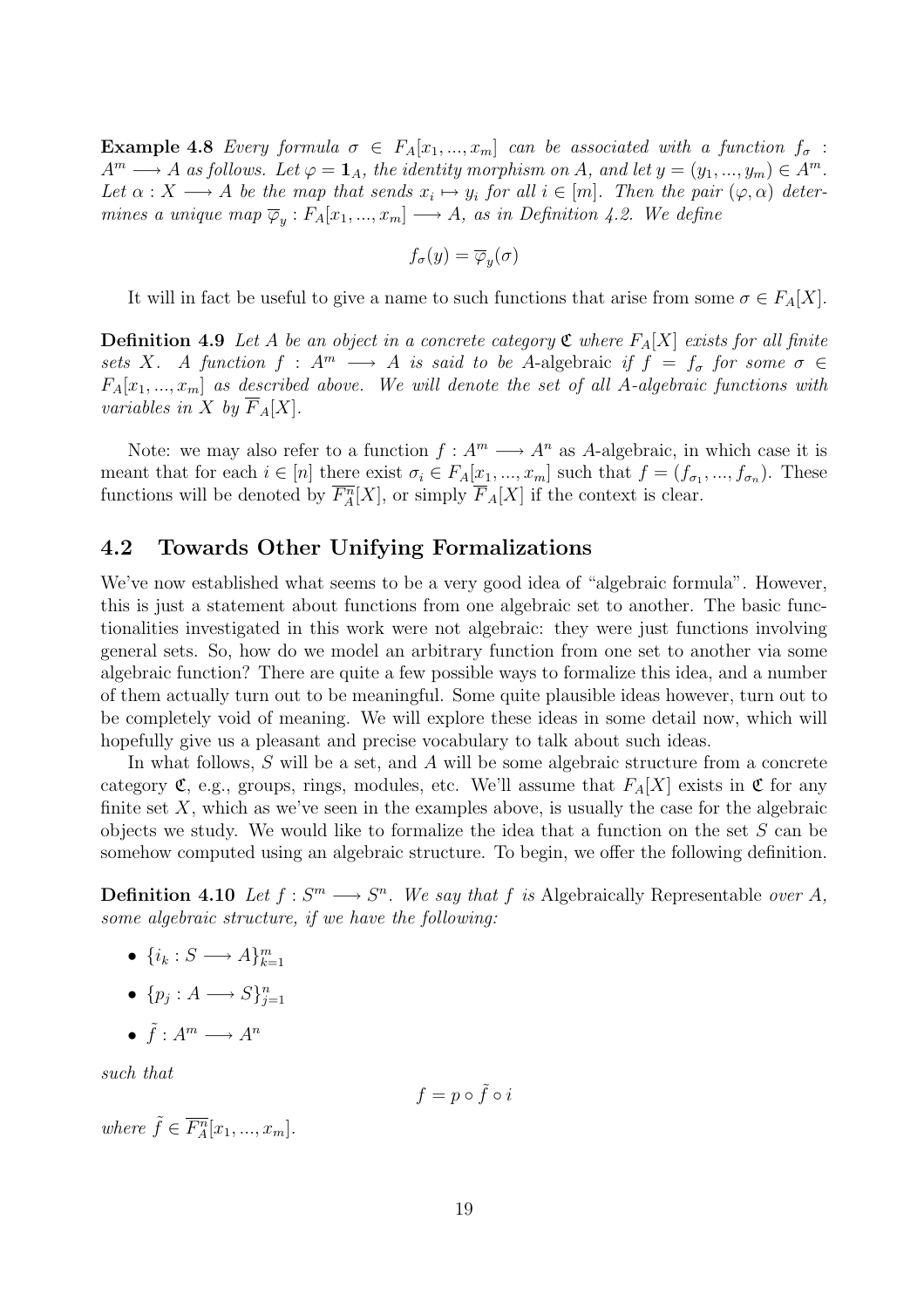Note that if  $m = n = 1$ , then this definition becomes completely meaningless. If this were the case, then all of the information of f can be encoded into i or  $p$  (or both) and have absolutely nothing to do with the algebra of A. However, with  $m$  and  $n$  greater than one, it is a very useful definition that in fact captures a great many situations.

However, if in fact such a representation *does* have meaning at the level of  $m = n = 1$ , then we have something very special. In this case, all information about  $f$  is represented in  $f$  in a very strong and complete way, which gives us great flexibility. Consider the following definition.

**Definition 4.11** We say that a function  $f: S^m \longrightarrow S^n$  is Composably Representable over A for an algebraic structure A, if there exist the following:

- $\bullet i : S \hookrightarrow U \subseteq A$
- $p: U \longrightarrow S$
- $\tilde{f}: A^m \longrightarrow A^n$

Such that

- 1.  $\tilde{f} \in \overline{F_A^n}[X]$  with  $\tilde{f}(U^m) \subset U^n$
- 2.  $i \circ p = 1$ <sub>S</sub> (extending p, i to the sum, as usual)
- 3.  $f = p \circ \tilde{f} \circ i$
- 4.  $[a]_p = [a']_p \Longrightarrow [\tilde{f}(a)]_p = [\tilde{f}(a')]_p$ , where  $[a]_p = \{y \in U^m \mid p(y) = a\}$  represents the equivalence class of  $a \in U^m$  under the relation defined by the fibers of p (extended to sums).

With this definition, it is easy to see that the behavior of  $f$  is found completely inside of the behavior of  $\tilde{f}$ , just re-labeling elements, and grouping them together with the fibers of  $p$ . If one believes the axiom of choice, then this definition is equivalent to the following condition (but in any case the above condition implies the one below):

Claim 4.12 Suppose  $f : S^m \longrightarrow S^n$  is composably representable over A via a function  $p: U \subseteq A \longrightarrow S$  and an algebraic function  $\tilde{f}: U^m \longrightarrow U^n$ . Then, for any  $i: S \hookrightarrow U$  with  $p \circ i = \mathbf{1}_S$  we have that

$$
f = p \circ \tilde{f} \circ i
$$

Proof:  $\mathcal{O}: S \hookrightarrow U$  be any function such that  $i' \circ p = \mathbf{1}_S$ . By definition, there exists  $i : S \hookrightarrow U \subseteq A$  and  $\tilde{f}$  such that  $f = p \circ \tilde{f} \circ i$ . Let  $s \in S$ . Then by definition,  $[i(s)]_p = [i'(s)]_p$ , and then by the definition of composably representable, we have that  $[i(f(s))]_p = [\tilde{f}(i(s))]_p = [\tilde{f}(i'(s))]_p$  so that indeed,  $(p \circ \tilde{f} \circ i')(s) = f(s)$  as desired.  $\blacksquare$ 

As mentioned above, the condition of the claim is easily seen to be equivalent to the definition of composably representable, but in the infinite case, this requires the axiom of choice to construct functions i by selecting an element from each fiber of  $p$ .

The following claim shows the motivation for our choice of nomenclature.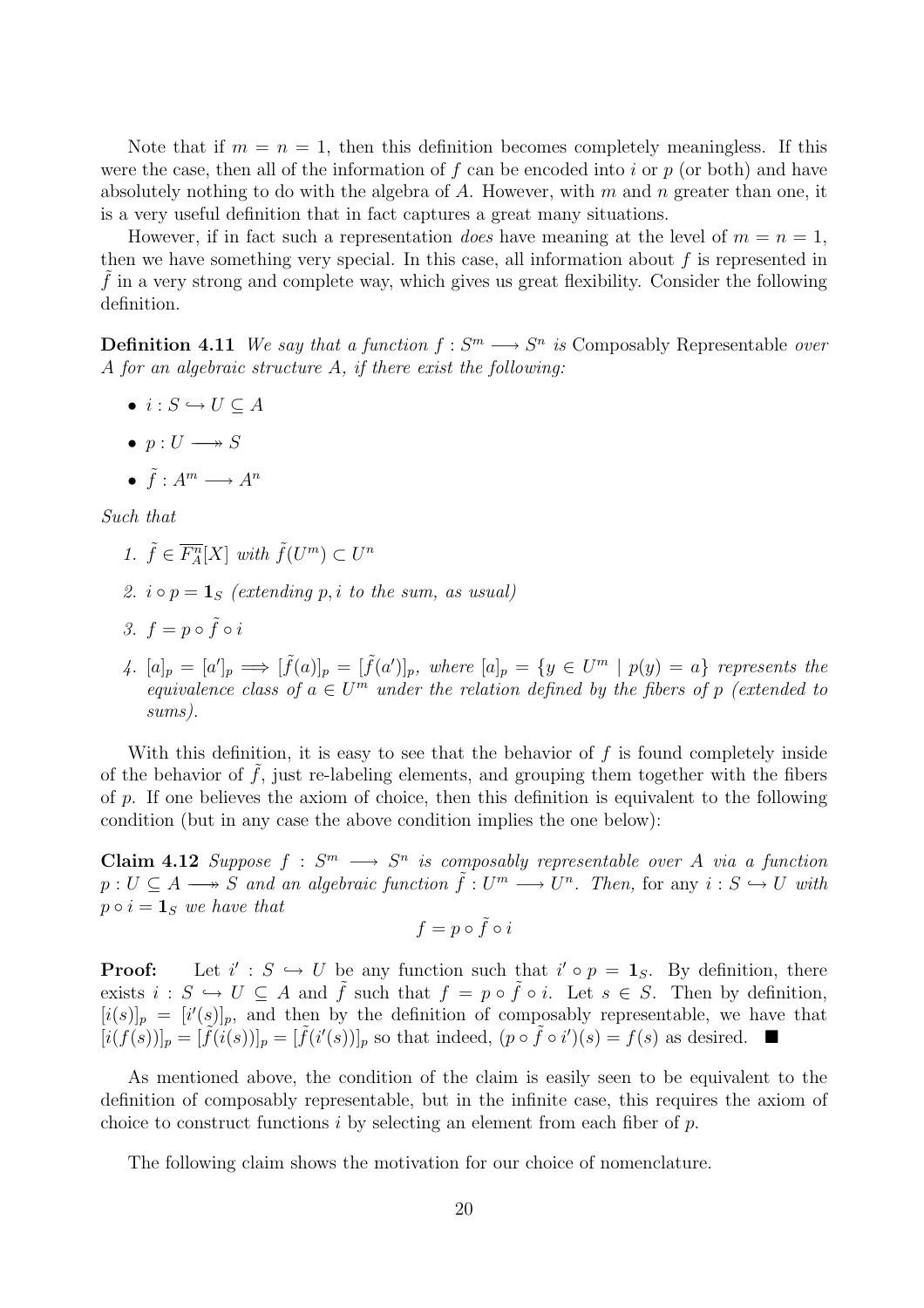**Claim 4.13** If  $f : S^m \longrightarrow S^m$  is composably representable over A by  $(p, i, \tilde{f})$ , then for any  $k \in \mathbb{Z}^+, f^k$  is composably representable over A by  $(p, i, \tilde{f}^k)$ . In particular, for any  $i : S \hookrightarrow U \subseteq A$  such that  $p \circ i = \mathbf{1}_S$  we have

$$
f^k = p \circ \tilde{f}^k \circ i
$$

**Proof:** Suppose that  $k = 1$ . Then this is trivially true from the definition. Now, suppose that the theorem is true for all integers less than or equal to  $k$ . So, we have that  $[a]_p = [a']_p \Longrightarrow [\tilde{f}^k(a)]_p = [\tilde{f}^k(a')]_p$ . Next, notice that by the definition, and by our inductive hypothesis,  $[\tilde{f}^r(i(s))]_p = [i(f^r(s))]_p$  for all  $r \in [k]$  and hence

$$
[\tilde{f}^{k+1}(i(s))]_p = [\tilde{f}^k(\tilde{f}(i(s)))]_p = [\tilde{f}^k(i(f(s)))]_p = [i(f^k(f(s)))]_p = [i(f^{k+1}(s))]_p
$$

Therefore,

$$
f^{k+1} = p \circ \tilde{f}^{k+1} \circ i
$$

which completes the proof.  $\blacksquare$ 

For simplicity, we consider the case of  $f: S^m \longrightarrow S^m$ , but in fact in the general case, if any function f is composably representable by  $\tilde{f}$ , then any composition of f's which makes sense can be computed by the analogous composition of  $\tilde{f}$ 's. For example, if we could composably represent  $f: \{0,1\}^2 \longrightarrow \{0,1\}$  where  $f = \text{NAND}(a, b)$ , using  $\tilde{f}$ , then we could also composably represent  $OR(a, b)$  by  $\tilde{f}(\tilde{f}(a, a), \tilde{f}(b, b)).$ 

In what follows, we provide a few simple examples.

**Example 4.14** Let G be a group and  $H < G$  such that  $|G : H| = 2$ . Then the function  $f: \{0,1\}^2 \longrightarrow \{0,1\}$  defined by  $(x, y) \mapsto x + y \mod 2 = x$  XOR y is always composably representable over G as follows: let  $i(0) = e$ ,  $i(1) = g \in G \setminus H$ , and let  $p(H) = \{0\}$  and  $p(G \setminus H) = \{1\}$ , and finally, let  $f(x, y) = x \cdot y$  where  $\cdot$  is the operation of the group G. It is easy to verify the equality

$$
f(x,y) = x + y = p \circ \tilde{f} \circ i
$$

is satisfied, no matter what representatives are chosen from the fibers of p, since subgroups if index 2 are always normal (right cosets must coincide with left cosets).

Example 4.15 Let  $X \in G^m$  and define the equality function  $f_X : G^m \longrightarrow \{0,1\}$  by

$$
f_X(Y) = \begin{cases} 1 & if X = Y \\ 0 & otherwise \end{cases}
$$

This function is not algebraically representable over any abelian group of size  $|G|$  (e.g., G itself ).

Question: for  $f: \{0,1\}^m \longrightarrow \{0,1\}$ , what is the minimum size (as a function of m) of an abelian group  $G$  that can algebraically represent  $f$ ?

**Example 4.16** For primes p, q with  $q \nmid p-1$ , we have  $[CR(\mathbb{Z}_p) = CR(\mathbb{Z}_q)] \iff p =$ q. (Here  $CR(G)$  denotes the set of composably representable functions over an algebraic structure G.)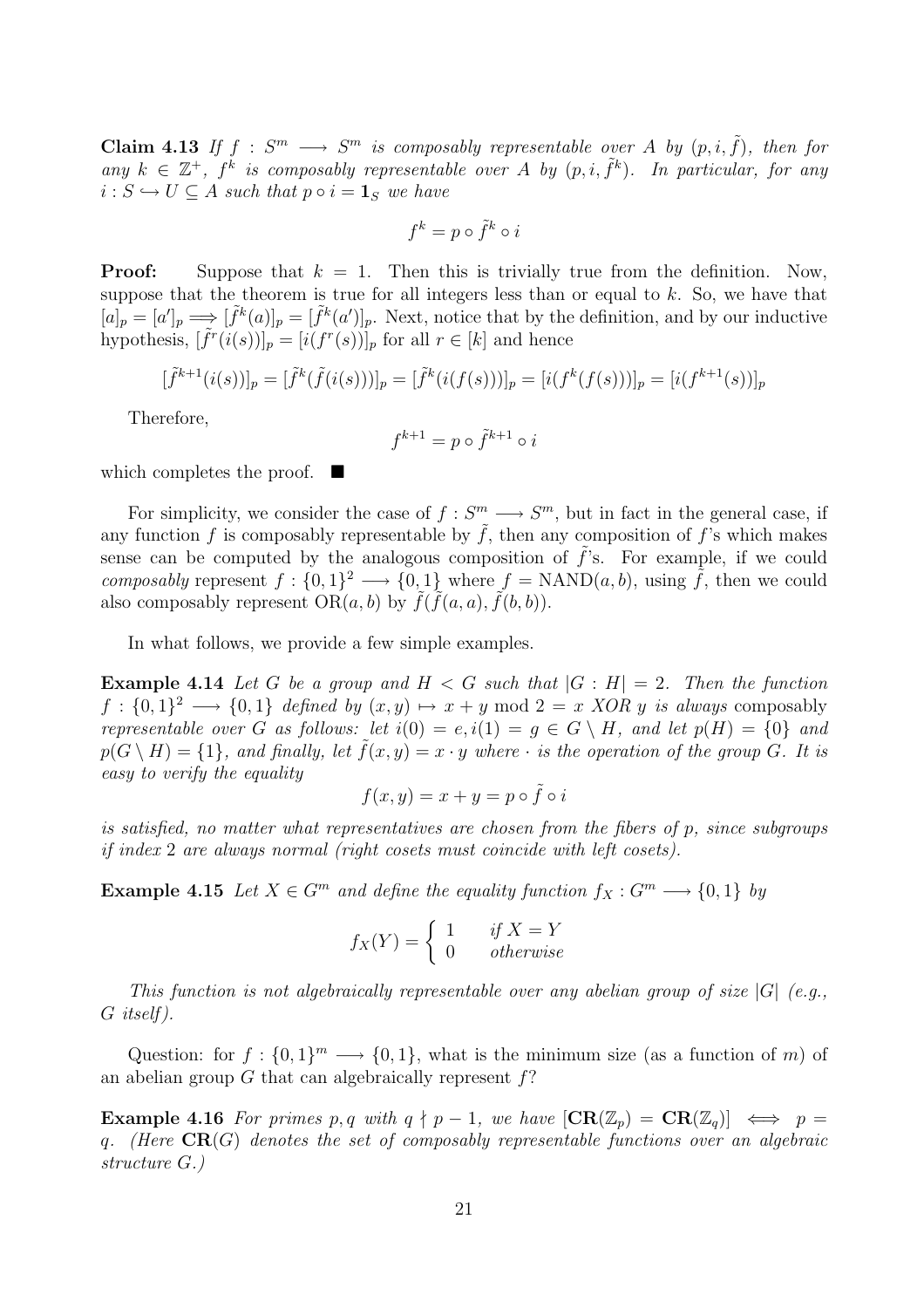**Example 4.17** Let G be a group. Any function  $f : \{0,1\}^m \longrightarrow \{0,1\}^n$  is composably representable over G if a function  $A: G \times G \longrightarrow G$  such that  $A(g,h) = 1_G \iff (g =$  $\mathbf{1}_G$  or  $h = \mathbf{1}_G$  can be algebraically computed in G.

**Example 4.18** Any function  $f: \{0,1\}^m \longrightarrow \{0,1\}^n$  is composably representable over R, where  $R$  is any domain. Why: You already have a group (abelian in fact) and now the multiplication of R is exactly the function A from the previous example.

Example 4.19 (Private Information Retrieval.)

For a PIR protocol, one can define the underlying functions for query processing as  $f_X$ :  $S^q \longrightarrow S^r$ , indexed by  $X = S^n$  such that there exist a collection  $\{Q_i\}_{i=1}^n \subset S^q$  where  $f_X(Q_i)_{h(i)} = X_i$ , where  $Q_i \in S^q$  represents the user's query,  $X \in S^n$  represents the database, and  $h$  is some function that determines which part of the response is the desired database value  $X_i$ . The original work of [14] on computational PIR (at the basic level) gives an explicit algebraic representation of such a set of functions  $\{f_X\}$  over  $\mathbb{Z}_N$  where each  $f_X$  is represented with the same functions  $(p, i)$  but of course with different  $f_X$ . The work presented in Section 3 shows that if  $qr < n$ , then no such set of functions can be algebraically represented over any abelian group (with uniform  $(p, i)$ ).  $\checkmark$ 

In the following subsection, we'll devote a little extra attention to an interesting example.

### 4.3 Finite Non-Abelian Simple Groups and Composable Representability

We will prove a few elementary lemmas, and then the main result (which again, uses only basic techniques from algebra). We begin, however, with some famous results that will be essential to our result. Recall that a group  $G$  is referred to as *simple* if it has no proper normal subgroups.

**Theorem 4.20** (Feit-Thompson) Every non-abelian simple group has even order.

The proof of this theorem is on the order of 250 pages. For that, among other reasons, we will state this theorem without proof.

Theorem 4.21 (Cauchy) Let G be a finite group, and let p be a prime integer such that  $p||G|$ . Then G contains an element of order p.

Proof of this theorem can be found in virtually any undergraduate or graduate text on algebra. (See [11] or [12] for a nice proof by J.H. McKay.) Combining the above results, we see that

Fact 4.22 Every non-abelian simple group of finite order has an element of order 2.

This fact is the only dependence of this work on previous results.

Recall that a group G is called *perfect* if its commutator subgroup  $\langle G, G \rangle$  is in fact all of G. Since the commutator subgroup is always normal (it is in fact fully invariant), and since the commutator subgroup of a non-abelian group  $G$  is also always non-trivial, we see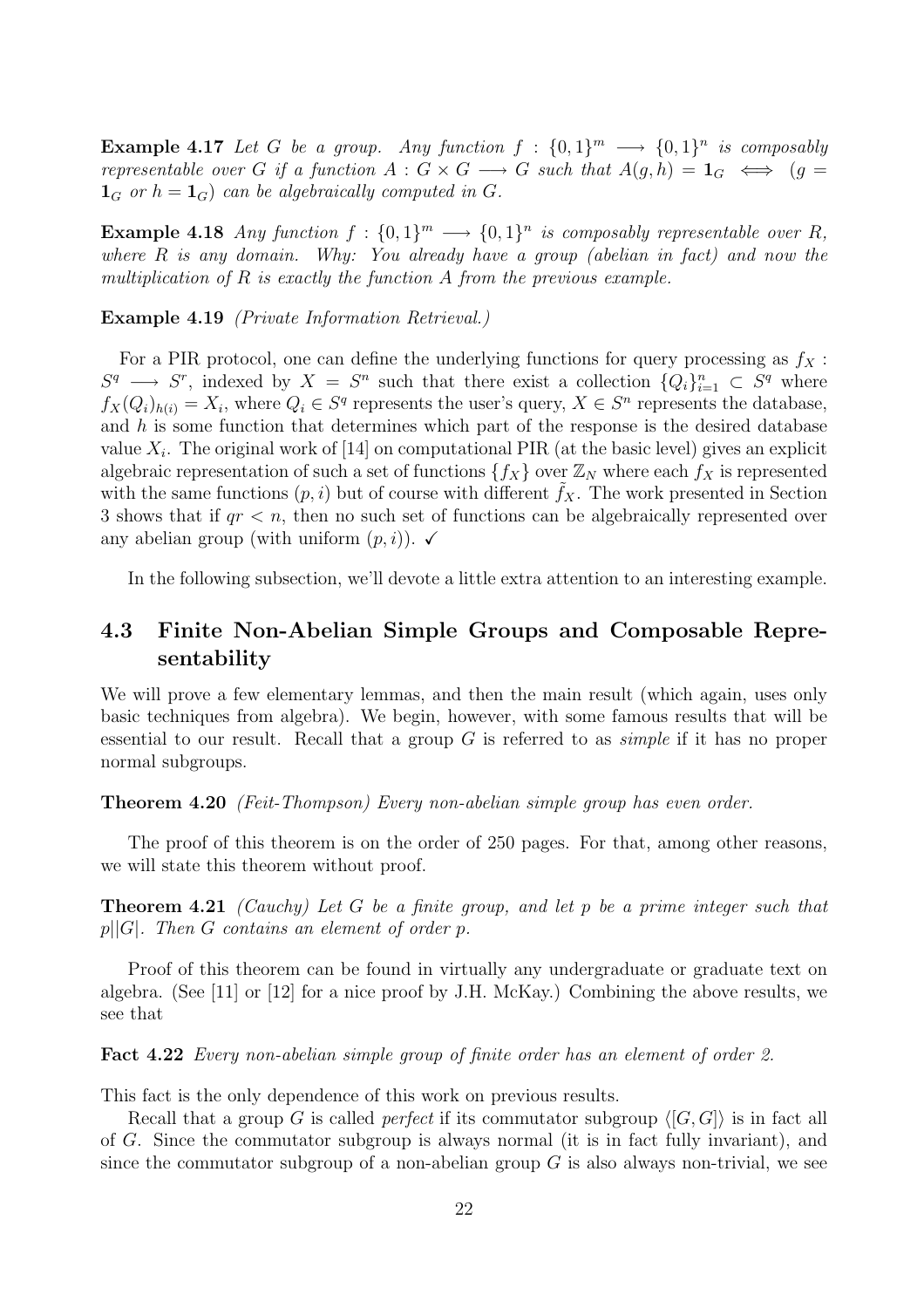that every non-abelian simple group is perfect. In general, for any subsets  $X, Y \subset G$ , we will denote by  $[X, Y]$  the set of all commutators in  $X, Y$ , i.e.,  $[X, Y] = \{xyx^{-1}y^{-1} \mid x \in X, y \in Y\}$ Y }. We will need a similar, but stronger condition than perfect, which we can derive from the property of being simple. Note that these results do not apply to all perfect groups. For example, the perfect group  $SL_2(\mathbb{F}_5)$  cannot be shown to have the ability of performing all computation by the means given here.

**Lemma 4.23** Let G be a finite group and suppose that  $S \subset G$  is conjugation invariant (i.e.,  $\forall s \in S, g \in G$  we have  $gsg^{-1} \in S$ ). Then  $\langle S \rangle \lhd G$ .

**Proof:** Let  $x \in \langle S \rangle$ . Then  $x = s_1 s_2 \cdots s_k$  for some  $k \in \mathbb{Z}$ . Let  $g \in G$  be an arbitrary element. Observe that

$$
gxg^{-1} = g(s_1s_2 \cdots s_k)g^{-1}
$$
  
=  $gs_1(g^{-1}g)s_2(g^{-1}g) \cdots s_{k-1}(g^{-1}g)s_kg^{-1}$   
=  $(gs_1g^{-1})(gs_2g^{-1}) \cdots (gs_kg^{-1})$   
=  $s'_1s'_2 \cdots s'_k \in \langle S \rangle$ 

since all  $s_i \in S$  by our assumption. Therefore,  $\langle S \rangle \vartriangleleft G$  as desired.  $\blacksquare$ 

Now, let us consider for a moment conjugacy classes. For an element  $x \in G$ , we will denote the conjugacy class by  $Cl_G(x)$ . I.e.,

$$
\mathrm{Cl}_G(x) = \{ y \in G \mid y = gxg^{-1} \text{ some } g \in G \}
$$

Recall that we can define a natural action of G on  $\text{Cl}_G(x)$  for any  $x \in G$ : for all  $s \in \text{Cl}_G(x)$ , simply define  $g \cdot s = gsg^{-1}$ .

Now, let G be a non-abelian simple group of finite order. From Cauchy's theorem, we know that there exists  $x \in G$  such that x has order 2. Consider  $\text{Cl}_G(x)$ . Let  $|\text{Cl}_G(x)| = k$ . It must be the case that  $k > 1$ . If not, then every element of G conjugates x to itself, and hence we have  $x \in \mathbf{Z}(G)$ , the center of G. But of course this is impossible since the center of a group is always normal and we assumed that  $G$  is simple. So, the conjugacy class of  $x$  has at least two elements. Recall next, that whenever a group acts on a set  $S$  of size  $k$ , there is an induced homomorphism,

$$
\varphi: G \longrightarrow S_k
$$

Since the action of G on  $Cl_G(x)$  is obviously transitive, and since the size k of the class of x is greater than 1, we see that  $\varphi$  cannot be the trivial homomorphism which sends all elements to the identity, and hence  $\ker(\varphi) \neq G$ . But, since G is simple, we in fact know that  $\ker(\varphi)$  must be the trivial subgroup  $\{e\}$ , since the kernel is always normal. Therefore, every element of G acts non-trivially on the set  $Cl_G(x)$ .

We will extract exactly the useful information into the following lemma which we have just now proved.

**Lemma 4.24** Let G be a finite, non-abelian simple group, and let  $x \in G$  be an element of order 2. Then there exists an element  $y \in Cl_G(x)$  such that  $yxy^{-1} \neq x$ , and hence, such that  $[x, y] \neq e.$ 

Using these facts, we can now state and prove the following: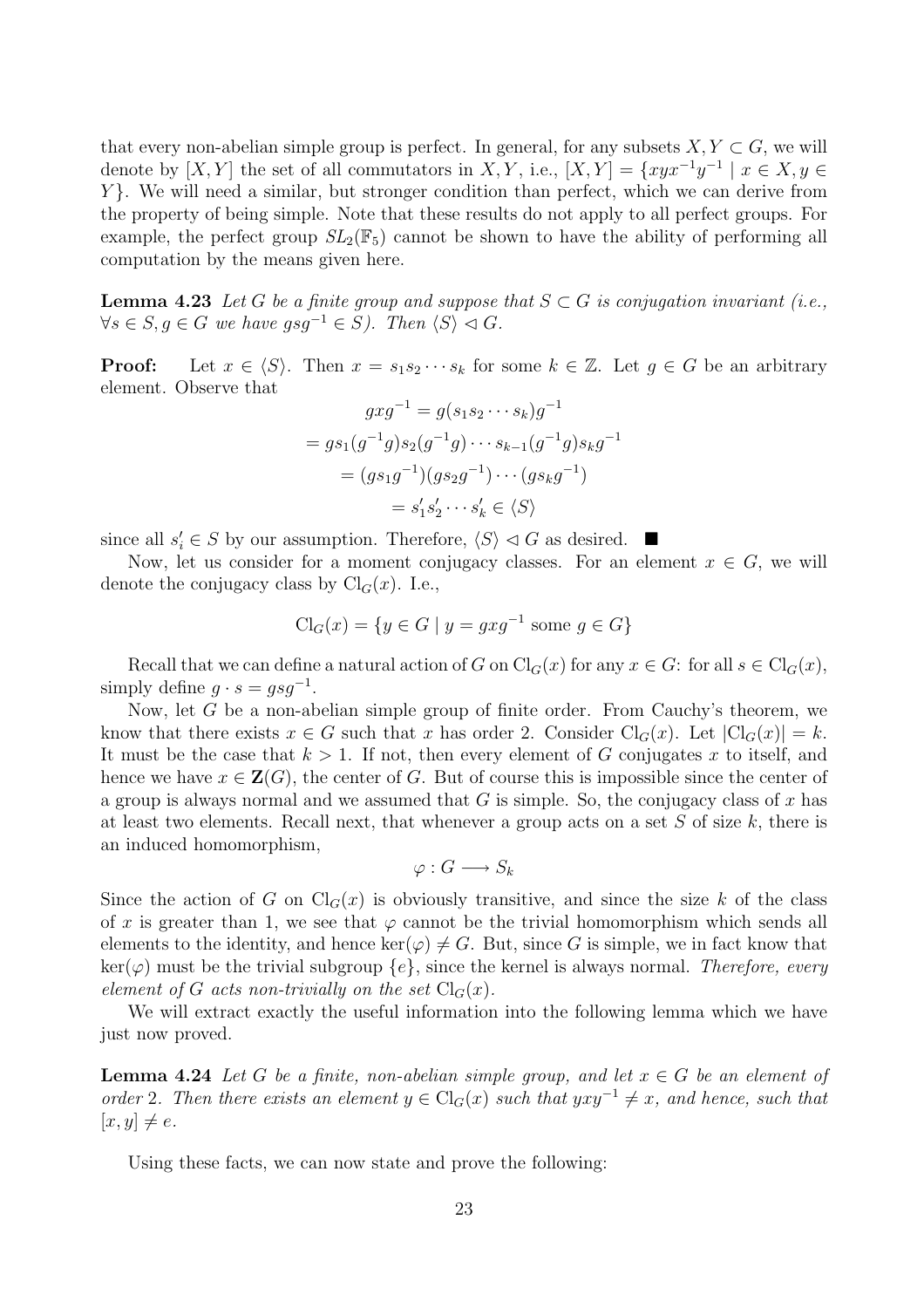**Theorem 4.25** Let G be a finite non-abelian simple group. Then any function  $f: \{0,1\}^m \longrightarrow$  $\{0,1\}^n$  is composably representable over G.

**Proof:** We will simply show that the function  $NAND(a, b)$  is computable in this way, which suffices to prove the theorem since any such function  $f: \{0,1\}^m \longrightarrow \{0,1\}^n$  can be written in terms of compositions of NAND alone. More precisely, we will show that for an element x of order 2, the set  $\{e, x\}$  can be identified with  $\{0, 1\}$  respectively, and the operation NAND can be computed solely in terms of the group operation of G.

So, to begin, let  $x \in G$  be of order 2, which as we discussed exists by Cauchy's theorem. Define  $C = \text{Cl}_G(x)$ . As discussed,  $|C| > 1$ . Consider  $S = [C, C]$ , the set of *commutators* in C. Note that the subset S is conjugation invariant since it is generated by  $C = \text{Cl}_G(x)$ , which is quite clearly conjugation-invariant. Hence by Lemma 4.23, the subgroup generated by these specific commutators, is a normal subgroup:

$$
\langle S \rangle = \langle [C,C] \rangle \vartriangleleft G
$$

However, by Lemma 4.24, we know that  $|S| > 1$ , as there are at least 2 non-commuting elements. But, we assumed that G was simple. Therefore, we have in fact that  $\langle S \rangle = G$ . So, in particular, there exists some product,  $s_1s_2\cdots s_k$  of commutators in C such that

$$
s_1s_2\cdots s_k=x
$$

So, each  $s_i = [r_i, t_i]$  where  $r_i$  and  $t_i$  are both conjugate to x. Therefore we have sequences of group elements,  $\{g_i\}_{i=1}^k$  and  $\{h_i\}_{i=1}^k$  such that

$$
[g_i x g_i^{-1}, h_i x h_i^{-1}] = s_i
$$

We are now ready to define our  $NAND(a, b)$ . First, define the function  $AND(a, b)$  as follows:

AND(*a*, *b*) = 
$$
\prod_{i=1}^{k} [g_i a g_i^{-1}, h_i b h_i^{-1}]
$$

It is now easy to observe that it performs the appropriate function on our inputs from  $\{e, x\}^2$ . Whenever  $a$  or  $b$  is set to the identity, every commutator will of course be the identity since all elements commute with e. However, if both a and b are set to the group element  $x$ , the by our design, we will have  $AND(x, x) = x$ , exactly as desired. Now, since x has order 2, we can simply define  $NAND(a, b) = AND(a, b)x$ . This completes the proof.  $\blacksquare$ 

Corollary 4.26 Constructing a fully homomorphic encryption scheme over a ring with identity is equivalent to constructing a group homomorphic encryption over any finite non-abelian simple group. In particular, it is equivalent to constructing a homomorphic encryption scheme over  $A_5$ , the smallest such group.

To better illustrate the proof, we will provide an explicit construction for the group  $A_5$ , which is of course the smallest non-abelian simple group.

Example 4.27  $A_5$  can compute NAND.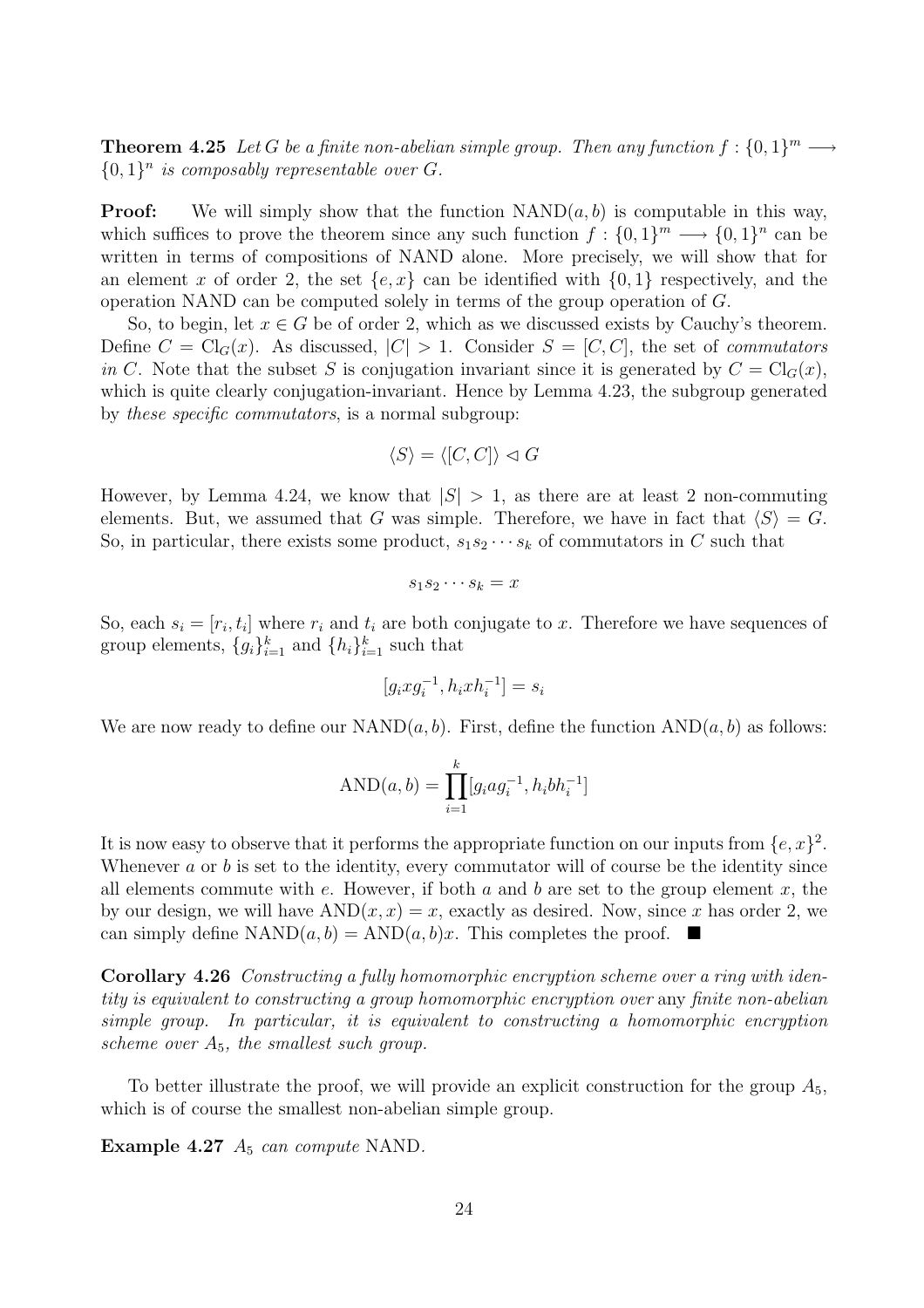First, we need an element of order 2. As we've seen, any such element will suffice. For example, let  $x = (1, 2)(3, 4)$ . We know that commutators of conjugates of x will generate all of  $A_5$ , in particular, x itself. But to simplify things a bit, we'll first construct standard generators of  $A_5$  out of such commutators, and then write down x in terms of the standard generators. For generators, we'll use  $A_5 = \langle \{X, Y\} \rangle$  with  $X = (1, 2, 3, 4, 5)$  and  $Y = (3, 4, 5)$ . Let's begin. Note that

$$
(3,5,4)(1,2)(3,4)(3,4,5) = (1,2)(3,5)
$$

$$
(2,4,3)(1,2)(3,4)(2,3,4) = (1,4)(2,3)
$$

and that

 $[(1, 2)(3, 5), (1, 4)(2, 3)] = ((1, 2)(3, 5)(1, 4)(2, 3))^2 = (1, 2, 3, 4, 5)$ 

So, we'll set  $g_1 = (3, 5, 4)$  and  $h_1 = (2, 4, 3)$ . Next, note that

$$
(3, 4, 5)(1, 2)(3, 4)(3, 5, 4) = (1, 2)(4, 5)
$$

and that

$$
[(1,2)(4,5), (1,2)(3,4)] = ((1,2)(4,5)(1,2)(3,4))^2 = (3,4,5)
$$

So, we'll let  $g_2 = (3, 4, 5)$  and  $h_2 = e$ . Next we'll write  $x = (1, 2)(3, 4)$  in terms of our generators:

$$
(1,2)(3,4) = X^{-1}Y^{-1}X^{-1}Y^{-1}X^2
$$

Finally, using the simple observations that  $[x, y]^{-1} = [y, x]$ , and that if a, b have order two then they are their own inverses, we can write down an explicit expression for  $NAND(a, b)$ in terms of the group operation alone, where  $a, b \in \{e, x\}$ :

$$
\text{NAND}(a,b) = \begin{array}{l} h_1 b h_1^{-1} g_1 a g_1^{-1} h_1 b h_1^{-1} g_1 a g_1^{-1} b g_2 a g_2^{-1} b g_2 a g_2^{-1} h_1 b h_1^{-1} g_1 a g_1^{-1} h_1 b h_1^{-1} g_1 a g_1^{-1} \end{array} \begin{array}{l} h_1 b h_1^{-1} g_1 a g_1^{-1} h_1 b h_1^{-1} g_1 a g_1^{-1} h_1 b h_1^{-1} g_1 a g_1^{-1} h_1 b h_1^{-1} g_1 a g_1^{-1} h_1 b h_1^{-1} g_1 a g_1^{-1} h_1 b h_1^{-1} x \end{array}
$$

 $\checkmark$ 

### References

- [1] D. Barrington. Bounded-Width Polynomial-Size Branching Programs Recognize Exactly Those Languages in NC. STOC 1986: 1-5
- [2] D. Boneh, G. Crescenzo, R. Ostrovsky, G. Persiano. Public Key Encryption with Keyword Search. EUROCRYPT 2004: 506-522
- [3] D. Boneh, E. Goh, K. Nissim. Evaluating 2-DNF Formulas on Ciphertexts. TCC 2005: 325-341
- [4] D. Boneh, R. Lipton. Searching for Elements in Black Box Fields and Applications. In Advances in Cryptology-Crypto'96, LNCS1109, pp. 283-297, Springer-Verlag, 1996.
- [5] D. Boneh, E. Kushilevitz, R. Ostrovsky, W. Skeith. Public Key Encryption that Allows PIR Queries. Manuscript, 2005.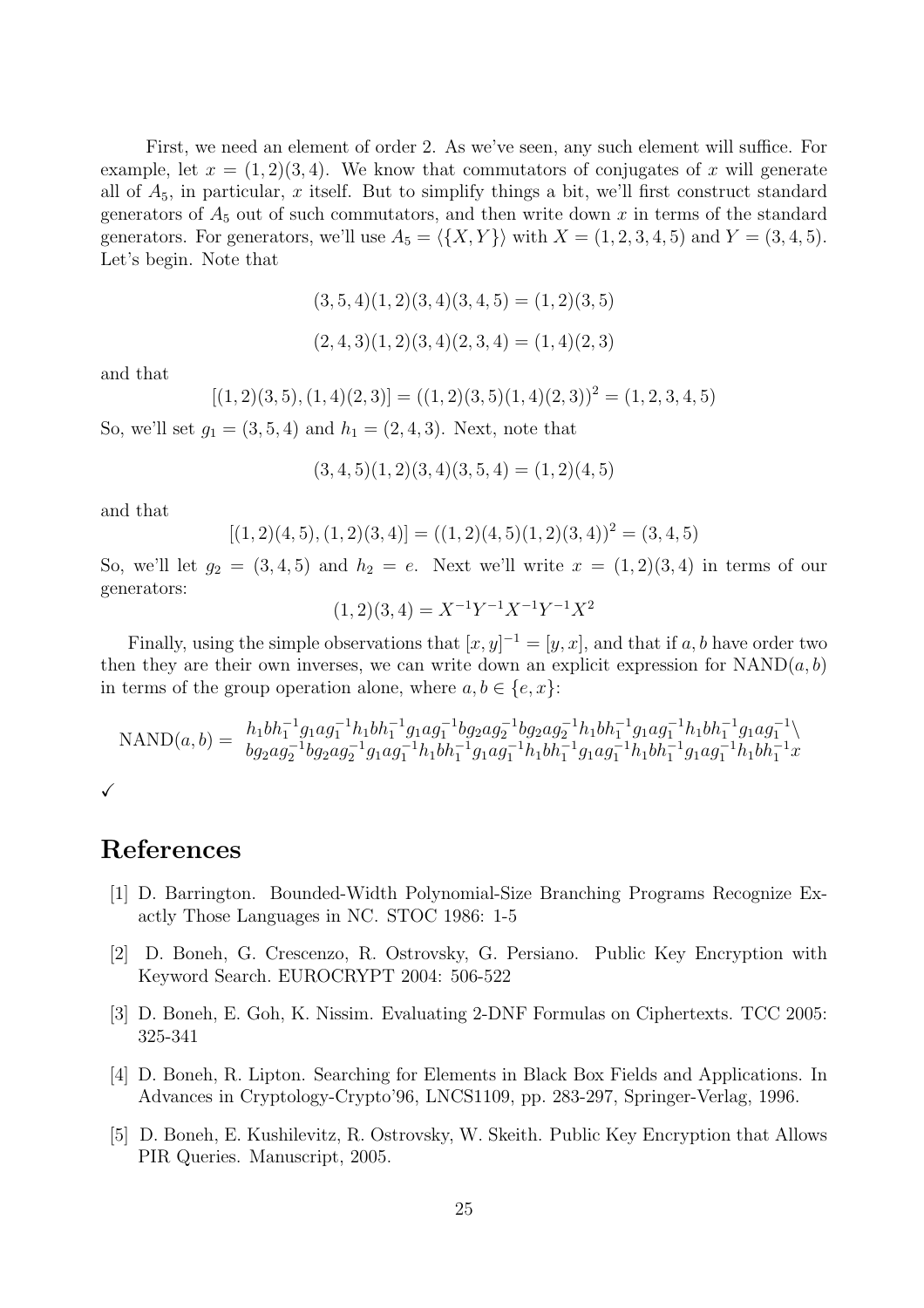- [6] Y. C. Chang. Single Database Private Information Retrieval with Logarithmic Communication. ACISP 2004
- [7] C. Cachin, S. Micali, and M. Stadler. Computationally private information retrieval with polylogarithmic communication. In J. Stern, editor, Advances in Cryptology – EUROCRYPT '99, volume 1592 of Lecture Notes in Computer Science, pages 402–414. Springer, 1999.
- [8] B. Chor, O. Goldreich, E. Kushilevitz, and M. Sudan. Private information retrieval. In Proc. of the 36th Annu. IEEE Symp. on Foundations of Computer Science, pages 41–51, 1995. Journal version: J. of the ACM, 45:965–981, 1998.
- [9] T. ElGamal. A Public-Key Cryptosystem and a Signature Scheme Based on Discrete Logarithms. IEEE Transactions on Information Theory, v. IT-31, n. 4, 1985, pp469472 or CRYPTO 84, pp1018, Springer-Verlag.
- [10] S. Goldwasser and S. Micali. Probabilistic encryption. In J. Comp. Sys. Sci, 28(1):270– 299, 1984.
- [11] I. N. Herstein. Abstract Algebra. Prentice-Hall, 1986, 1990, 1996.
- [12] T. W. Hungerford. Algebra. Springer-Verlag, Berlin, 1984.
- [13] Y. Ishai, E. Kushilevitz, R. Ostrovsky. Sufficient Conditions for Collision-Resistant Hashing. In Proceedings of the Second Theory of Cryptography Conference (TCC-2005)Springer-Verlag Lecture Notes in Computer Science, 2005.
- [14] E. Kushilevitz and R. Ostrovsky. Replication is not needed: Single database, computationally-private information retrieval. In Proc. of the 38th Annu. IEEE Symp. on Foundations of Computer Science, pages 364–373, 1997.
- [15] H. Lipmaa. An Oblivious Transfer Protocol with Log-Squared Communication. IACR ePrint Cryptology Archive 2004/063
- [16] U. Maurer and S. Wolf. Lower bounds on generic algorithms in groups. In Advances in Cryptology – EUROCRYPT '98, number 1403 in Lecture Notes in Computer Science, pages 72–84.
- [17] W. Maurer and J. Rhodes. A property of finite non-Abelian simple groups. In proc. Am. Math. Soc., vol. 16, pages 522-554 (1965).
- [18] R. Ostrovsky and W. Skeith. Private Searching on Streaming Data. In Advances in Cryptology – CRYPTO 2005
- [19] R. Ostrovsky and W. Skeith Computational Private Information Retrieval: A Survey. Manuscript, 2006.
- [20] P. Paillier. Public Key Cryptosystems based on CompositeDegree Residue Classes. Advances in Cryptology - EUROCRYPT 99, LNCS volume 1592, pp. 223-238. Springer Verlag, 1999.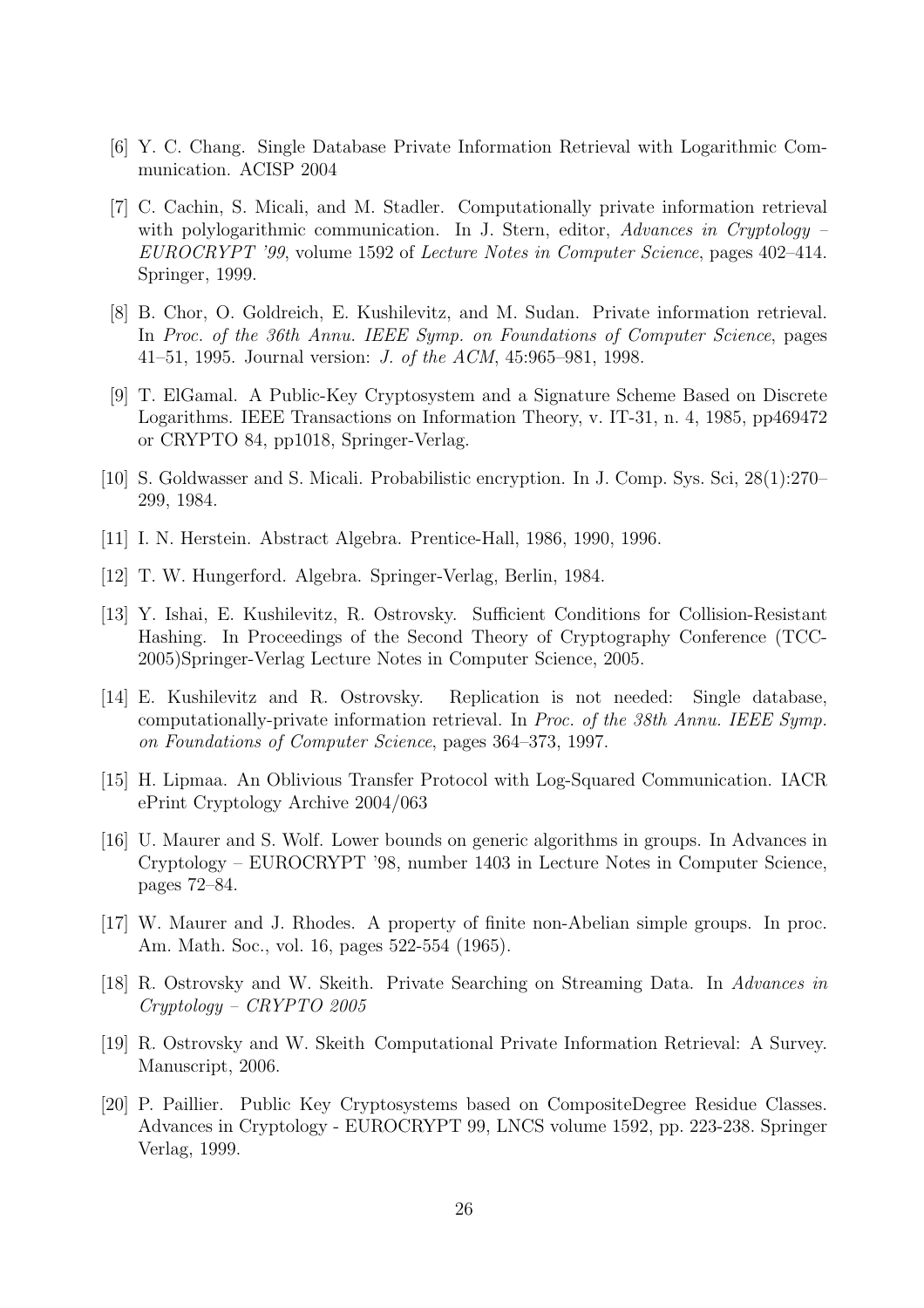- [21] R. L. Rivest, L. Adleman and M. L. Dertouzos, On data banks and privacy homomorphisms, In Foundations of Secure Computation, eds. R. A. DeMillo et al., Academic Press, 1978, pp. 169-179.
- [22] R. L. Rivest, A. Shamir, and L. Adleman A method for obtaining digital signatures and public key cryptosystems, Commun. ACM 21 (1978), 120126.
- [23] T. Sander, A. Young, M.Yung. Non-Interactive CryptoComputing For NC1 FOCS 1999: 554-567
- [24] V. Shoup. Lower Bounds for Discrete Logarithms and Related Problems. In Eurocrypt '97, LNCS 1233, pages 256–266. Springer-Verlag, 1997.
- [25] H. Werner. Finite simple non-Abelian groups are functionally complete. In Bull. Soc. Roy. Sci. Liège, vol. 43, pp. 400, (1974)

# 5 Appendix

#### 5.1 Notations

The natural numbers will be denoted N, and the integers by  $\mathbb{Z}$ . For  $n \in \mathbb{Z}$ , the symbol  $\mathbb{Z}_n$  will denote the ring  $\mathbb{Z}/n\mathbb{Z}$ , or the group  $(\mathbb{Z}/n\mathbb{Z}, +)$ . We will sometimes denote the set of integers  $\{1, 2, ..., n\}$  by [n] for simplicity. If G is a group, then  $\mathbf{0}_G$  or  $\mathbf{1}_G$  will represent the identity element of G, depending on whether additive or multiplicative notation is being used for the operation of G. The symbol  $\times$  will be used to denote a direct product (in sets, groups, rings, modules, etc.), and if X is a set (or group, ring, module...) then  $X^n$  represents the direct product of n copies of X. Occasionally, if A is a subset of a group (ring, module, etc.) the symbol  $\langle A \rangle$  will denote the subgroup (sub-ring, sub-module, etc.) that is generated by A. I.e., the intersection of all sub-structures containing A. However, we adhere to standard notations in more specific situations. Let R be a ring and let M be an R-module. If A and B are sub-modules of M, then we denote the sum of A and B as  $A + B$ . We will denote the external direct sum of any two R-modules A, B by  $A \oplus B$ . For any  $a \in M$ , Ra will denote the submodule of M defined by  $Ra = \{ra \mid r \in R\}$ , so that if  $1 \in R$  and M is unitary then  $\langle \{a\} \rangle = Ra$ . The set of all R-module homomorphisms from A to B will be denoted by Hom<sub>R</sub> $(A, B)$ . For an abelian group G, the ring of endomorphisms Hom<sub>Z</sub> $(G, G)$  will be denoted by  $\text{End}(G)$ . For any set X,  $F(X)$  will denote the free group generated by X.

#### 5.2 Algebraic PIR from Degree t Polynomials

To see how to construct an algebraic PIR with constant server-side communication given a cryptosystem that allows polynomials of total degree t to be computed on ciphertext, you can see the work of [3]. For completeness however, we sketch such a protocol below. Proceed as follows. First, organize a database of bits in t-coordinate addresses. Now to produce a query for an address  $(i_1^*, i_2^*, ..., i_t^*)$ , create t vectors of length  $\sqrt[t]{n}$  according to the formula  $(v_k)_j = \delta_{j,i_k^*}$ . Encrypt these vectors and send them to the server as a query. Label the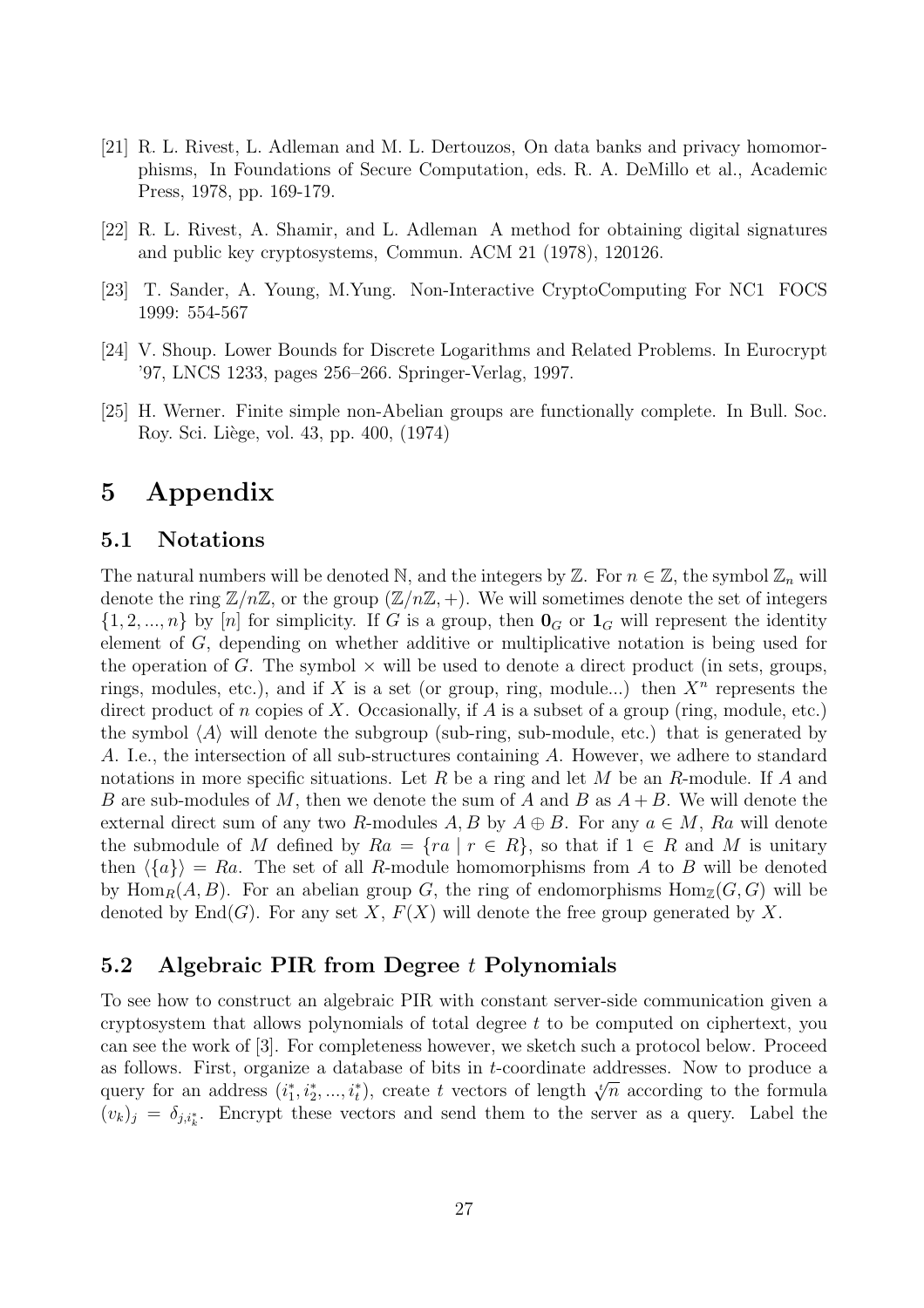encrypted vectors as  $w_k = \mathcal{E}(v_k)$  and suppose that the bits of the database have been labeled  $X = \{x_{i_1,\dots,i_t}\}_{i_k \in [0,\sqrt[t]{(n)}-1]}$ . Then for any  $X \in \{0,1\}^n$ , define

$$
F_X(Y_{1,1},...,Y_{1,\sqrt[t]{n}-1},...,Y_{t,1},...,Y_{t,\sqrt[t]{n}-1}) = \sum_{i_1,...,i_t \in [0,\sqrt[t]{(n)-1]}}^{n} \left[ \prod_{k=1}^t Y_{k,i_k} \right]^{x_{i_1,...,i_t}}
$$

which can of course be computed on ciphertext for any  $X \in \{0,1\}^n$  since the exponents can be computed via the  $\mathbb{Z}$ -module action and each term has degree t. So, there exists F, efficiently computable from public information such that if  $w = \mathcal{E}(v)$  then  $\mathcal{D}(F(w)) =$  $F(v)$ . So, the database algorithm simply computes  $F((w_1)_1, ..., (w_t)_{t \overline{n-1}})$  as the response to the query, which will clearly be an encryption of  $x_{i_1^*,...,i_t^*}$ . Under the assumption that the cryptosystem is CPA-secure, security of this PIR protocol comes from a standard hybrid argument since the only information exchanged was a few arrays of ciphertext.

#### 5.3 Additional Definitions

#### 5.3.1 Oblivious Modifiers

Let  $(K, \mathcal{E}, \mathcal{D})$  be a CPA-secure cryptosystem, with plaintext set  $G_1$  and ciphertext set  $G_2$ . We consider the following setting: A user **U** initially holds a database  $\{x_i\}_{i=1}^n$  and gives to a storage provider **S** an array  $X = \{c_i\}_{i=1}^n$  of ciphertexts, where  $c_i = \mathcal{E}(x_i)$ . Subsequently, any number of users with the public key may wish to modify one of the underlying  $x_i$  in the database, and they wish to do so without revealing any information to S about the modification.

Definition 5.1 We define an Oblivious Database Modifier to be the following three algorithms:

- 1. Key-Gen $(k)$ . This algorithm takes a security parameter k and generates all public and private parameters for the system, including public and private keys for the underlying cryptosystem.
- 2. GetModifier :  $\{1, 2, ..., n\} \times \mathbb{N} \to \mathfrak{M}$ . This takes an integer  $i \in \{1, 2, ..., n\}$  and some integer randomness, and then outputs  $\mathfrak{m}_i \in \mathfrak{M}$  which describes the modification to be done to the database.
- 3. Modify :  $G_2^n \times \mathfrak{M} \to G_2^n$ . This takes  $X \in G_2^n$  and  $\mathfrak{m}_i \in \mathfrak{M}$  and outputs  $X' \in G_2^n$  such that  $\mathcal{D}(X_i) \neq \mathcal{D}(X_i') \iff \mathfrak{m}_i \in \mathsf{GetModifier}(\{i\} \times \mathbb{N}).$

The above algorithms describe a one round protocol for oblivious database modification. GetModifier is executed by the various users which send the result to the database owner who executes Modify on that input and the database.

Definition 5.2 (Correctness) If whenever  $i \in \{1, 2, ..., n\}$ ,  $\mathfrak{m}_i \in \mathsf{GetModifier}(\{i\} \times \mathbb{N}), X \in$  $G_2^n$ , and  $X'$  =Modify $(X, \mathfrak{m}_i)$  it holds that

$$
(\mathcal{D}(X_j) \neq \mathcal{D}(X'_j) \iff i = j)
$$

with overwhelming probability (over any randomness used in GetModifier and Modify) then the Oblivious Database Modifier is said to be correct.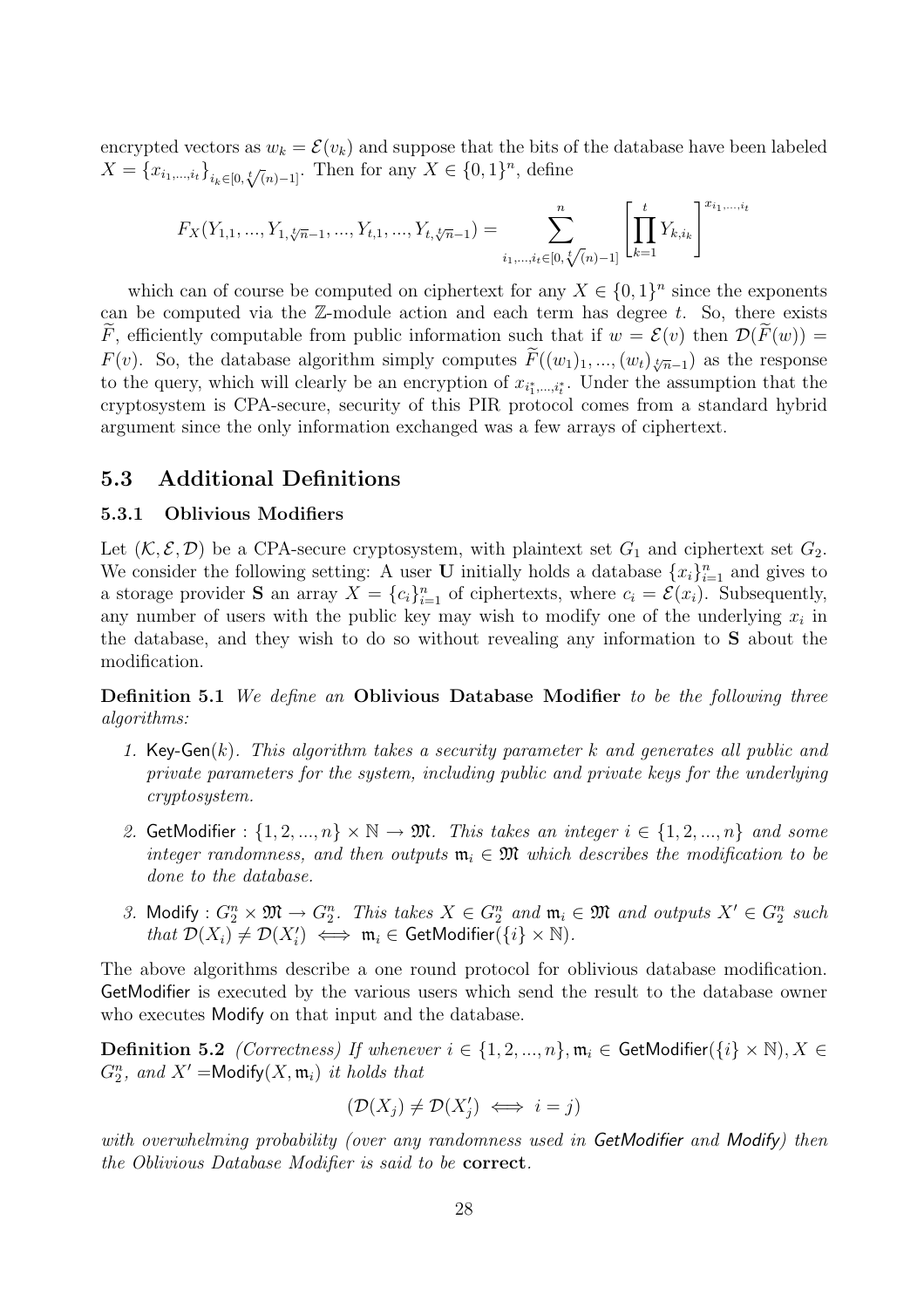For such a system, the goal is to conceal what database element is being modified. So, we would like to have no information about the selected index to be efficiently computable from the protocol's execution with any noticeable probability. I.e., nothing about  $i$  is efficiently computable from  $\mathfrak{m}_i$ . Clearly, this will depend on the security of the underlying cryptosystem.

Definition 5.3 (Privacy) We define semantic security in terms of the following game between an adversary  $\mathcal A$  and a challenger  $\mathcal C$ . The game consists of the following steps:

- 1. C runs  $\text{Kev-Gen}(k)$  and sends to A all public parameters, including a description of the underlying cryptosystem.
- 2. A can ask queries of the form  $i \in \{1, 2, ..., n\}$  and C responds with GetModifier(i).
- 3. A selects  $i_0, i_1 \in \{1, 2, ..., n\}$  and sends both to C.
- 4. C randomly chooses  $b \in \{0,1\}$  and sends GetModifier $(i_b)$  to A.
- 5. A may send more GetModifier queries to C, and C will respond properly.
- 6. A outputs a guess  $b' \in \{0, 1\}$ .

We say that A wins if  $b' = b$  and loses otherwise. Define the adversary's advantage to be

$$
Adv_{\mathcal{A}}(k) = \left| Pr[b' = b] - \frac{1}{2} \right|
$$

where the probability is taken over all internal randomness of  $A$  and  $C$ . We say that the Oblivious Database Modifier is **CPA-secure** if  $\text{Adv}_{\mathcal{A}}(k)$  is a negligible function in k.

#### 5.3.2 Algebraic Oblivious Modifiers

Let  $(K, \mathcal{E}, \mathcal{D})$  be a CPA-secure group homomorphic encryption scheme with plaintext group G. Suppose that G is an abelian group. (We will consider other structures, e.g. rings and monoids later on.) By homomorphic, we will mean that for all  $a, b \in G$ 

$$
\mathcal{D}(\mathcal{E}(a)\mathcal{E}(b)) = ab
$$

Given the fact that CPA-secure ciphertexts contain no information that is computable by a user or the database owner, what could an oblivious database modification protocol's algorithm look like? To preserve privacy, the computation performed by GetModifier must involve every ciphertext in the database, and it logically must involve every underlying plaintext. Indeed, for virtually all PIR protocols derived from an encryption scheme, the only operations on the underlying plaintext are group operations. Here, we consider programs that are restricted to computing algebraic formulas on the underlying plaintext. In order to discuss lower bounds for such a system in a mathematical setting, we'll use our formalization of "arbitrary algebraic formula" developed in the preceding section. Recall that for any object A in a concrete category, we used the notation  $F_A[X]$  to denote the set of all A-algebraic formulas with X as the set of variables, and the corresponding functions from  $A^m \longrightarrow A^n$ are denoted by  $\overline{F_A^n}[X]$ , or more simply  $\overline{F}_A[X]$ .